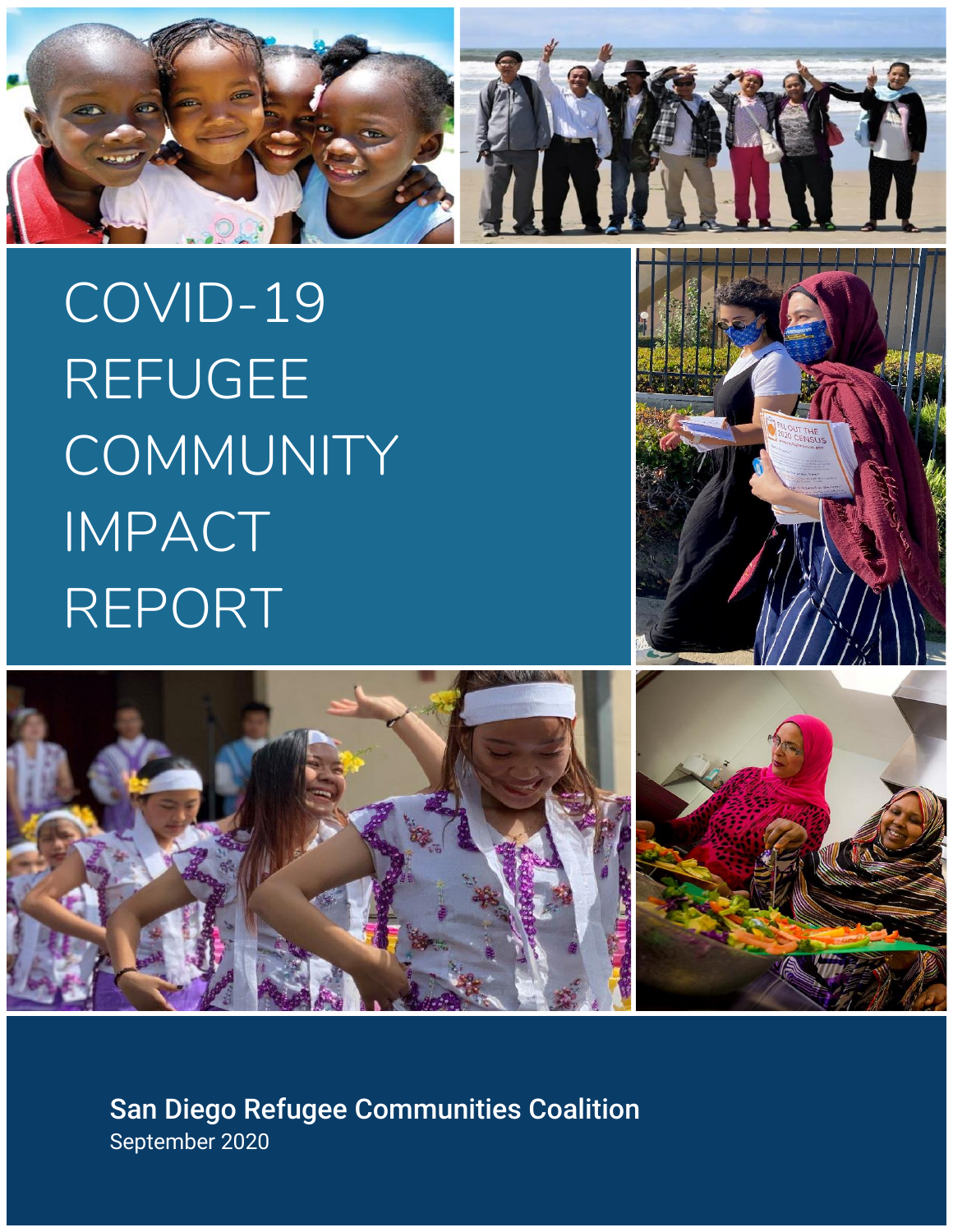## Acknowledgments

**San Diego Refugee Communities Coalition members who assisted with survey design and administration and participated in key informant interviews:**

- African Coalition Workforce
- Haitian Bridge Alliance
- Horn of Africa, Inc.
- Karen Organization of San Diego
- License to Freedom
- Partnership for the Advancement of New Americans
- Maidal Center
- Refugee Assistance Center
- Somali Bantu Community of San Diego
- Southern Sudanese Community Center of San Diego
- United Women of East Africa Support Team

### **Partners whose resources were leveraged to support this work:**

- Alliance Healthcare Foundation
- Price Philanthropies
- San Diego Unified School District, CalNEW Program grant
- The California Endowment
- The San Diego Foundation's COVID-19 Fund

### **Technical assistance partners who developed and oversaw the assessment processes, analyzed the data, and drafted this report:**

- Nash & Associates
- University of California San Diego, Center for Community Health, Refugee Health Unit

### **Volunteers and Interns**

- Andrew Blank and Sara Zhang for data analysis
- Magdalena Donea for graphic design
- Matthew Perry for data visualization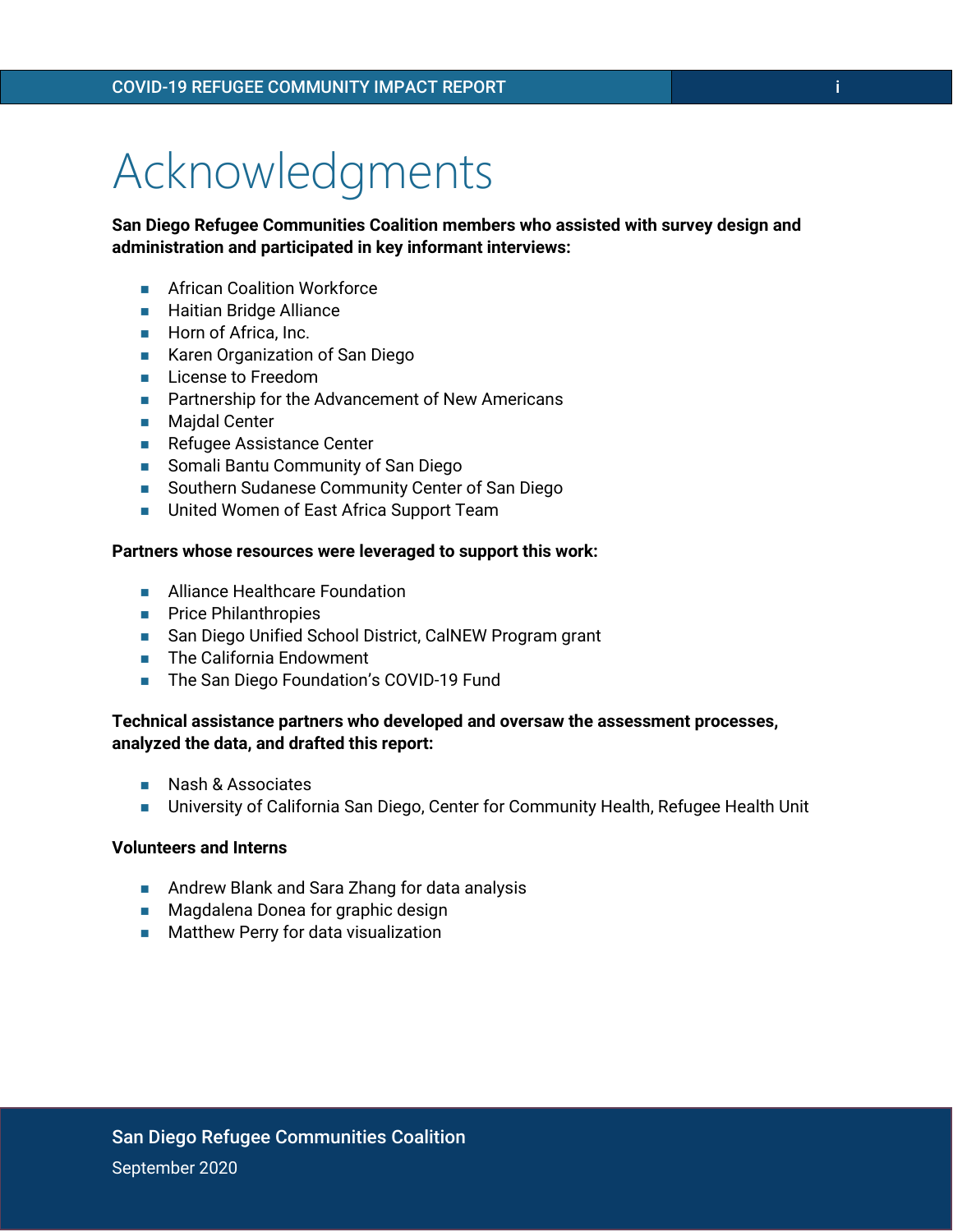### TABLE OF CONTENTS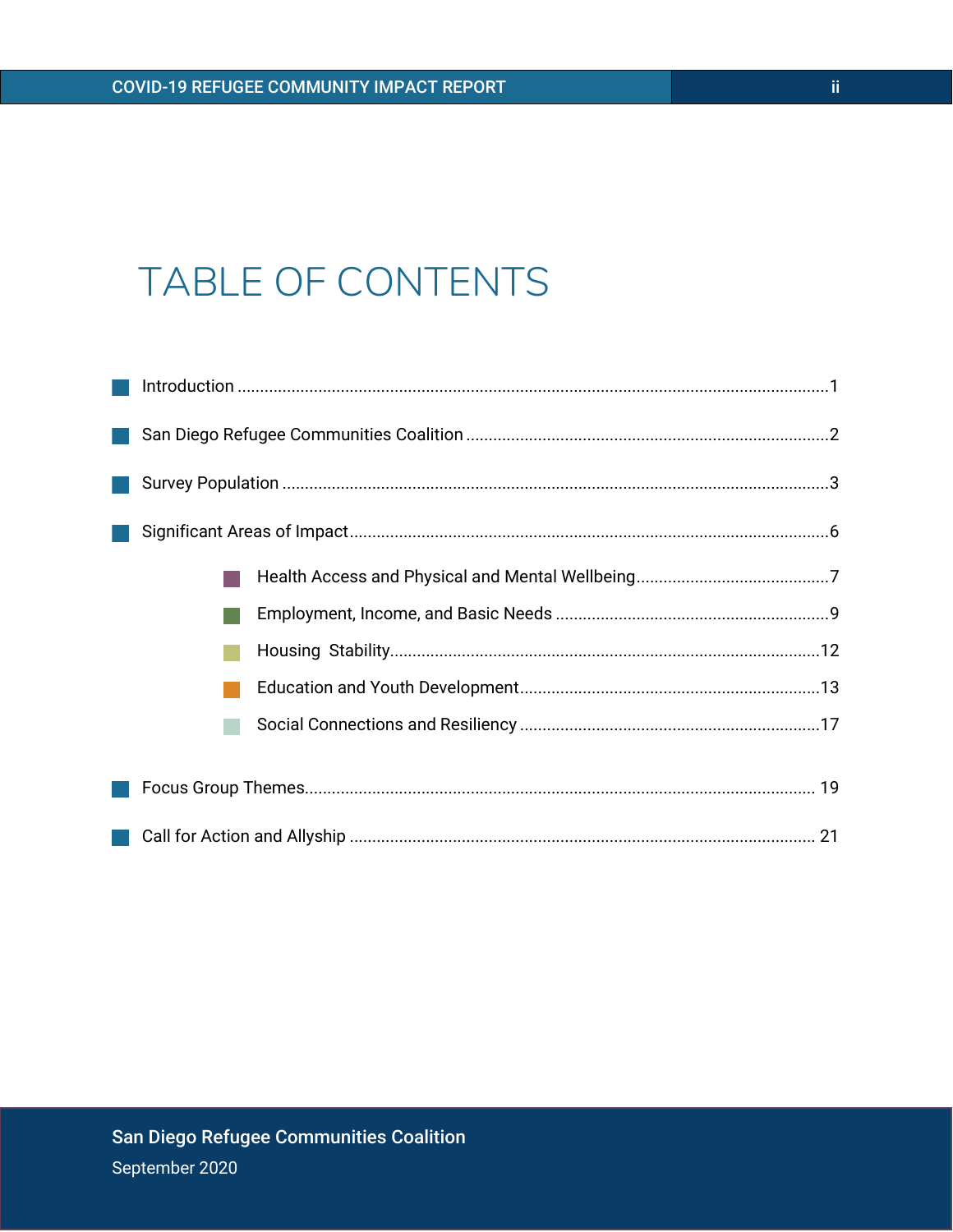## Introduction

**The purpose of this assessment is to gain a better understanding of the scale and scope of the pandemic's impact on refugee communities, to inform solutions that meet immediate needs and address historic social and health inequities, and to mobilize action from mainstream systems and community partners.** 

San Diego County has a well-established reputation as a primary destination for refugees seeking to establish a new home in the United States. There were approximately 12,000 arrivals in the 1980s and 18,000 in the 1990's according to Office of Refugee Resettlement data reporting in a 2006 Brookings Institute Report.

Between October 2009 and September 2017, 50,002 refugees entered the State of California. More than forty percent of these arrivals (n=20,458) were resettled in San Diego County. By comparison, Los Angeles County resettled 12,632 refugees during this same period<sup>1</sup>. An additional 2,229 refugees, asylees or special visa holders were resettled in San Diego between October 2017 and January 2020<sup>2</sup>. These numbers do not include arrivals prior to 2009, or secondary migration from other Counties or States<sup>3</sup>. The majority, more than 80%, of San Diego's refugees since 2000 have come from the following countries: Afghanistan, Burma, Democratic Republic of Congo, Eritrea, Ethiopia, Haiti, Iraq, Somalia, Syria, and Sudan.

The San Diego Refugee Communities Coalition's COVID-19 Community Impact Assessment is the result of an unprecedented effort by ten ethnic-community based organizations, University of California San Diego Community Health Center's Refugee Health Unit, and local consultant Valerie Nash, to develop and deliver a comprehensive assessment that answers the question "*How is the COVID-19 Pandemic Impacting families within San Diego's Refugee Communities*?"

The assessment process consisted of:

- Survey instrument creation and review for issues of cultural sensitivity.
- Recruitment and training of more than 20 staff and volunteers by SDRCC members to administer the survey.
- Phone or in-person survey administration with 306 families representing 18 countries from Africa, Middle East, Central and South Asia and the Caribbean. The survey was administered in 12 languages.
- A focus group session and individual key informant interviews with 11 community leaders.

<sup>1</sup> California Department of Social Services State Summary Reports by FFY, retrieved from <https://www.cdss.ca.gov/inforesources/refugees/reports-and-data/arrivals-data>

<sup>2</sup> San Diego County Refugee Arrivals Reports 2017/18, 2018/19 and 2019/20 retrieved from [https://www.sandiegocounty.gov/content/sdc/hhsa/programs/sd/community\\_action\\_partnership/OfficeofRefugeeC](https://www.sandiegocounty.gov/content/sdc/hhsa/programs/sd/community_action_partnership/OfficeofRefugeeCoord2.html) [oord2.html](https://www.sandiegocounty.gov/content/sdc/hhsa/programs/sd/community_action_partnership/OfficeofRefugeeCoord2.html)

<sup>3</sup> From 'There' to 'Here': Refugee Resettlement in Metropolitan America", retrieved from [https://www.brookings.edu/wp-content/uploads/2016/06/20060925\\_singer.pdf](https://www.brookings.edu/wp-content/uploads/2016/06/20060925_singer.pdf)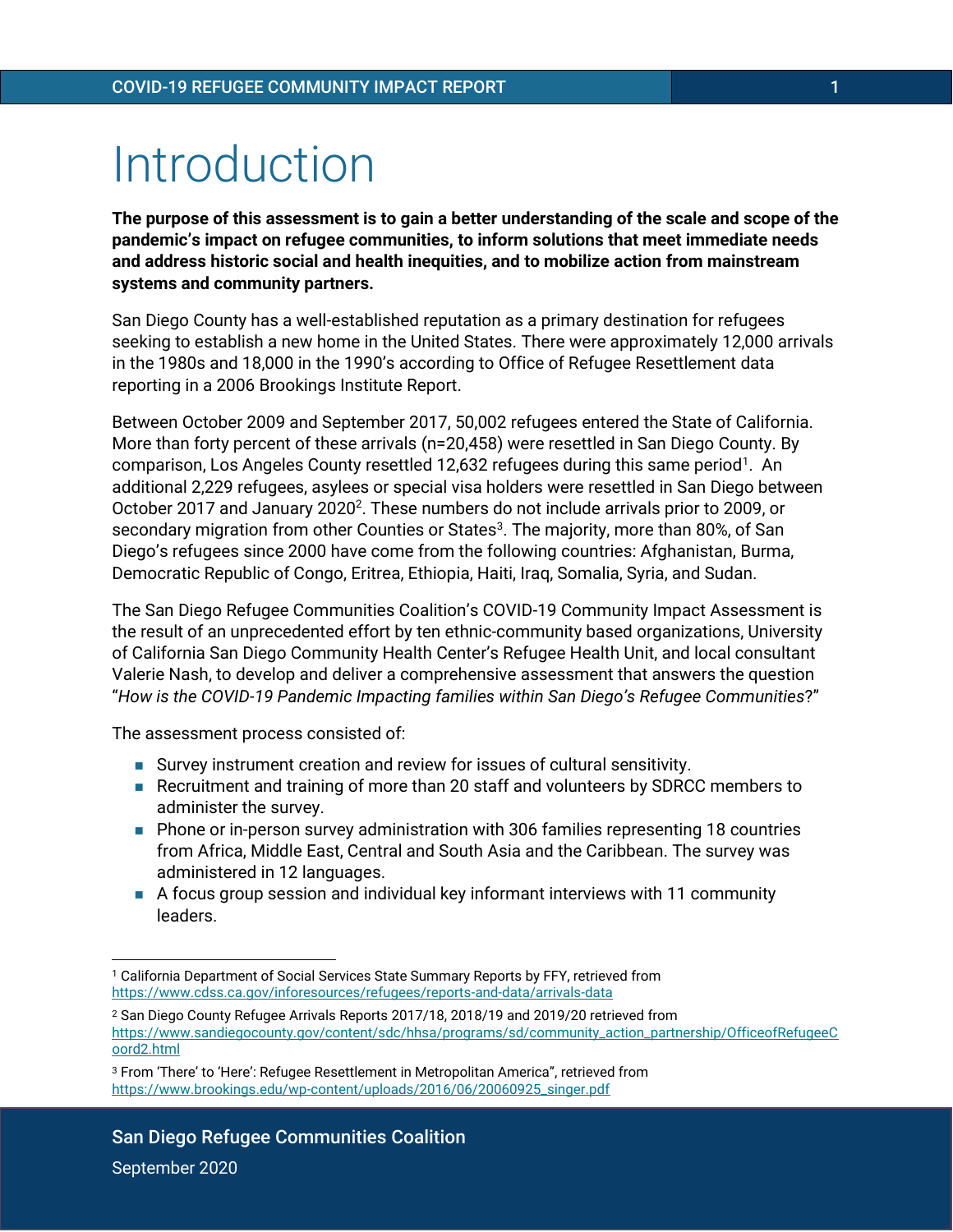# San Diego Refugee Communities **Coalition**

**Mission:** The San Diego Refugee Communities Coalition will lead coordinated action to ensure that individuals and families from refugee communities throughout San Diego County are healthy, safe, and thriving.

The San Diego Refugee Communities Coalition (SDRCC) is a collective of ethnic-community based organizations (ECBOs) located within San Diego County. Members have been on the front lines of providing essential services to low-income disenfranchised refugee families for years. Collectively SDRCC members serve thousands of some of San Diego's most vulnerable residents.

The [Office of Refugee Resettlement \(ORR\)](http://tinyurl.com/y79pcmv5) defines an ECBO, as a "*non-profit organization that was founded and is led by a current or former refugee, or a group of current and former refugees and immigrants, primarily for the advancement of refugees*." According to the Migration Policy Institute (MPI), ECBOs are regarded as culturally and linguistically competent providers and are apt in identifying and responding to the needs of diverse refugee and ethnic populations in short-, medium-, and long-term integration efforts. ECBO service provisions generally include: Case Management; Community Engagement and Advocacy; Emergency Relief; Employment Facilitation; Health Education and Promotion; Information and Referral; Interpretation and Translation Services; Social and Cultural Services; Youth Empowerment Services.

SDRCC was formally established in September 2019 following a yearlong planning process funded by The California Endowment. This process surfaced a clear need for improved outcomes and reduced disparities across multiple health and socio-economic indicators, and for a coordinated approach among ECBOs towards achieving these outcomes.

SDRCC members come from diverse backgrounds and cultures. They represent refugee and new immigrant communities of East African, Middle Eastern, Central and South Asian, and Haitian backgrounds. Member organizations as of September 2020 are:

- African Coalition Workforce
- Haitian Bridge Alliance
- Horn of Africa, Inc.
- Karen Organization of San Diego
- License to Freedom
- Majdal Center
- Partnership for the Advancement of New Americans
- Refugee Assistance Center
- Somali Bantu Community of San Diego
- Southern Sudanese Community Center of San Diego
- United Women of East Africa Support Team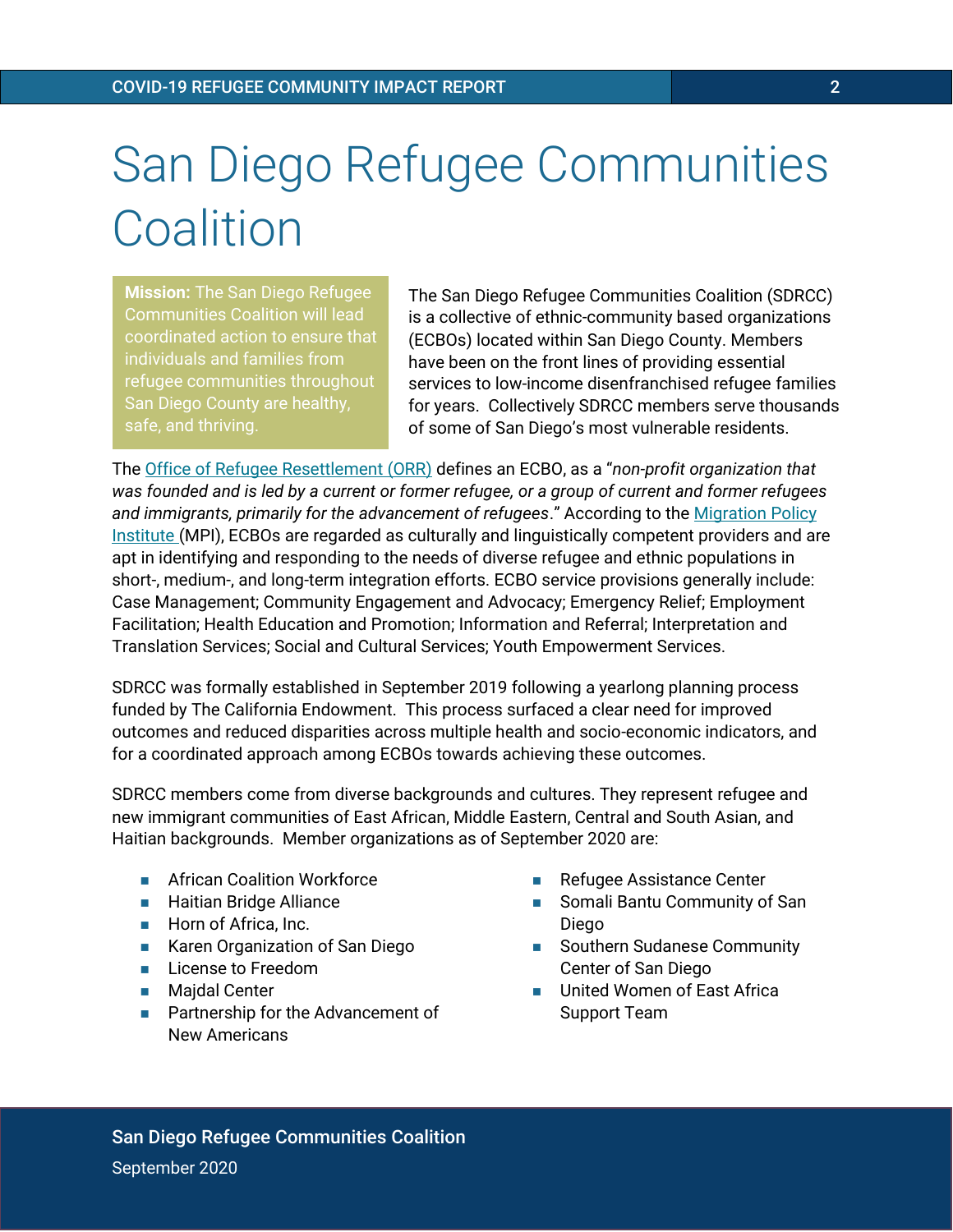UC San Diego Center for Community Health's Refugee Health Unit (RHU) facilitated the planning process and serves as the "backbone" organization for the SDRCC. Founded and led by Amina Sheik Mohammed, RHU's role is to:

- Coordinate coalition meetings and facilitate collaborative decision making and planning
- Develop and oversee community based participatory action research, assessments, evaluation, and performance measurement.
- Build capacity through training, technical assistance, leadership support and coaching
- Conduct outreach to community partners and stakeholders to engage in development and delivery of strategies that improve outcomes for refugee communities.

## Survey Population

### REFUGEE FAMILY PROFILE

**Family A** lives in City Heights and is comprised of a mother and four children between 4 and 17 years. The family's income has not been impacted by COVID-19. However, as a single parent receiving public assistance, the mother struggles financially. The family lives in a two-bedroom apartment and spends more than 50% of their monthly income on housing costs. During COVID-19 they have received donations of emergency food and personal protective equipment.

Mother identified five major and three minor barriers to healthcare access : Concern of being exposed to COVID-19, language barriers, no translation, transportation, lack of childcare, finding the medical system confusing, prior negative experiences and concerns about privacy. Mother is fearful of losing custody of her children to child welfare services if she contracts COVID-19. Mother noted multiple health impacts and stressors: *Getting less physical exercise*; *More worried or anxious than usual*; *Not getting enough sleep*; *Not taking care of myself*; *Feel isolated or lonely*: and *Cancelled or not attended medical appointments.*

Children have received learning devices from their schools. However, there are problems with internet speed and Mother needs help navigating these new technologies and addressing technology problems. The children don't have private spaces to take part in distance learning activities. Feelings about online learnings are mixed, Mother is concerned about the amount of screen time but is satisfied with amount of online resources that are being provided. Her major concerns are for her physical and emotional health and that of her children, impact on children's education, and ability to connect to community and supportive services. Two sources of support were noted: refugee organization and friends. When asked what would help most at this time, her responses were general financial assistance, emergency food and in-person support.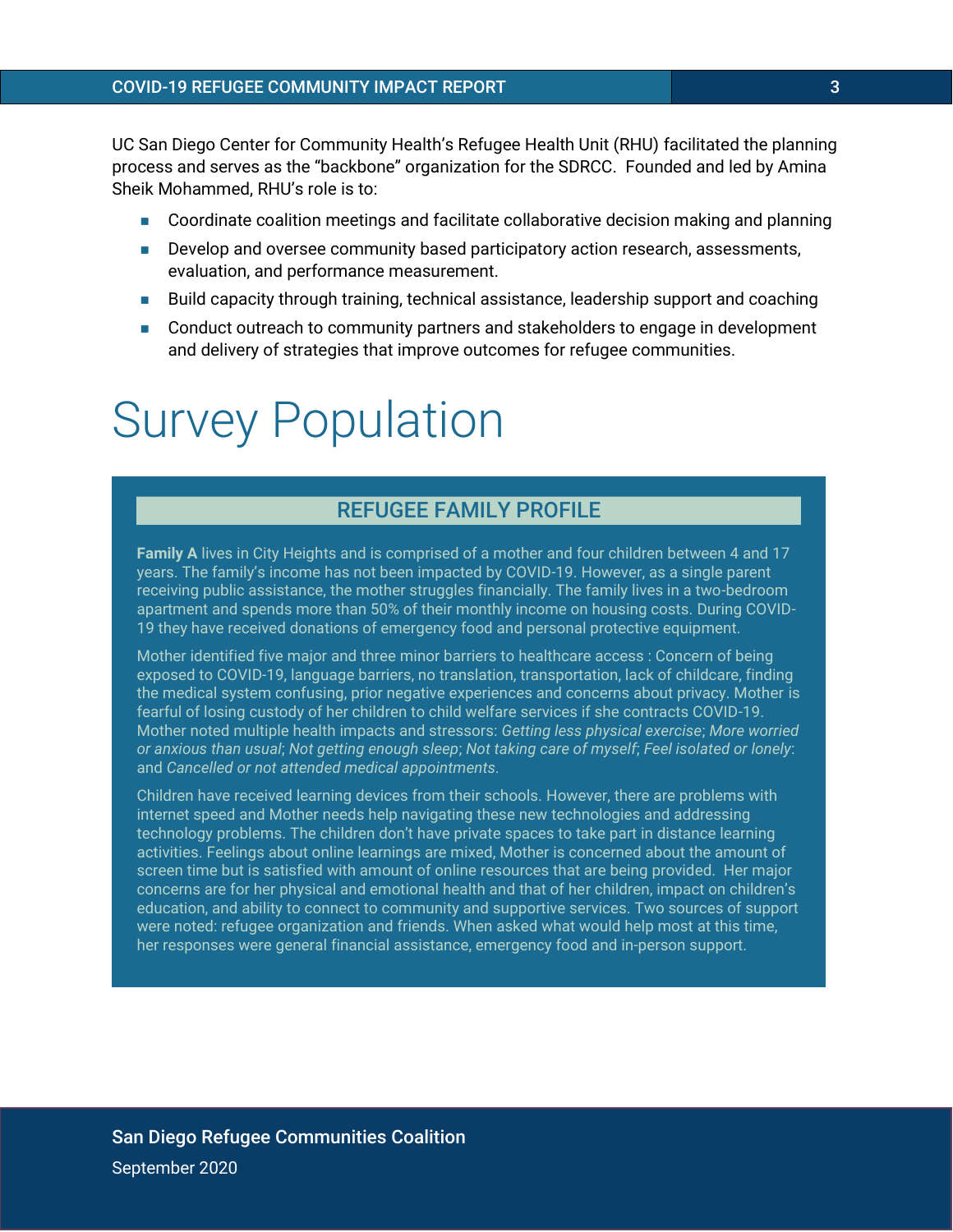Most individuals who completed the survey interview were clients of SDRCC member organizations who conducted outreach. The exception being 34 respondents from the Afghani community who were recruited through outreach by a Grossmont Union School District community liaison.

One adult representative per family completed the survey. More respondents were women (63%) than men (27%). Seven surveys were completed by single women (family of 1) and 40 by single mothers. Ten surveys were completed by single men and 10 by single fathers. Surveys took approximately 30 minutes to complete and respondents received a \$20 gift card to thank them for their participation.

The 306 families who participated in the assessment represent more than 1,400 residents, of which at least half are under age 18: approximately 500 are school age and 200 are 5 and under.<sup>4</sup> The average family size is 5.2 individuals. Forty-four families (15%) could be considered large, with 8 plus members. Eleven families reported 10 or more members.

### **Household Size**



People per Household

### REFUGEE FAMILY PROFILE

**Family B** has lived in El Cajon for less than 5 years. Father is self-employed, mother is a full-time caregiver. They have four schoolage children including one child who has special needs. COVID-19 has impacted their income (approximately \$1,000 or 30% less), access to healthcare and social emotional wellbeing. The family has not been able to pay full rent and is concerned about eviction.

Three major and one minor barriers to healthcare access were noted: concerns of being exposed to COVID-19, language barriers, finding the medical system confusing, and transportation. Father noted multiple health impacts and stressors: *Not been able to pay all my bills; More workrelated stress; Not getting enough sleep; Not eating as well; More worried or anxious than usual; Not taking care of myself; Do not feel safe in the community: and Experienced discrimination, verbal harassment, physical threats.*

The family noted that they have received computers from their school district, assistance with Wi-Fi and have received Pandemic-EBT. However, they have difficulties communicating with their children's schools because of language barriers and they cannot provide enough quiet spaces for learning. All the children, particularly the child with special needs, are struggling with online learning and not having enough physical activity. Father identified multiple sources of support including faith, family (spouse and children), friends and children's teachers. When asked what would help most at this time, responses were general financial assistance, support to avoid eviction, and emergency food.

<sup>4</sup> 275 families answered the question on the number of individuals under age 18, including 31 who indicated that they had no children. The combined total of children reported was 696.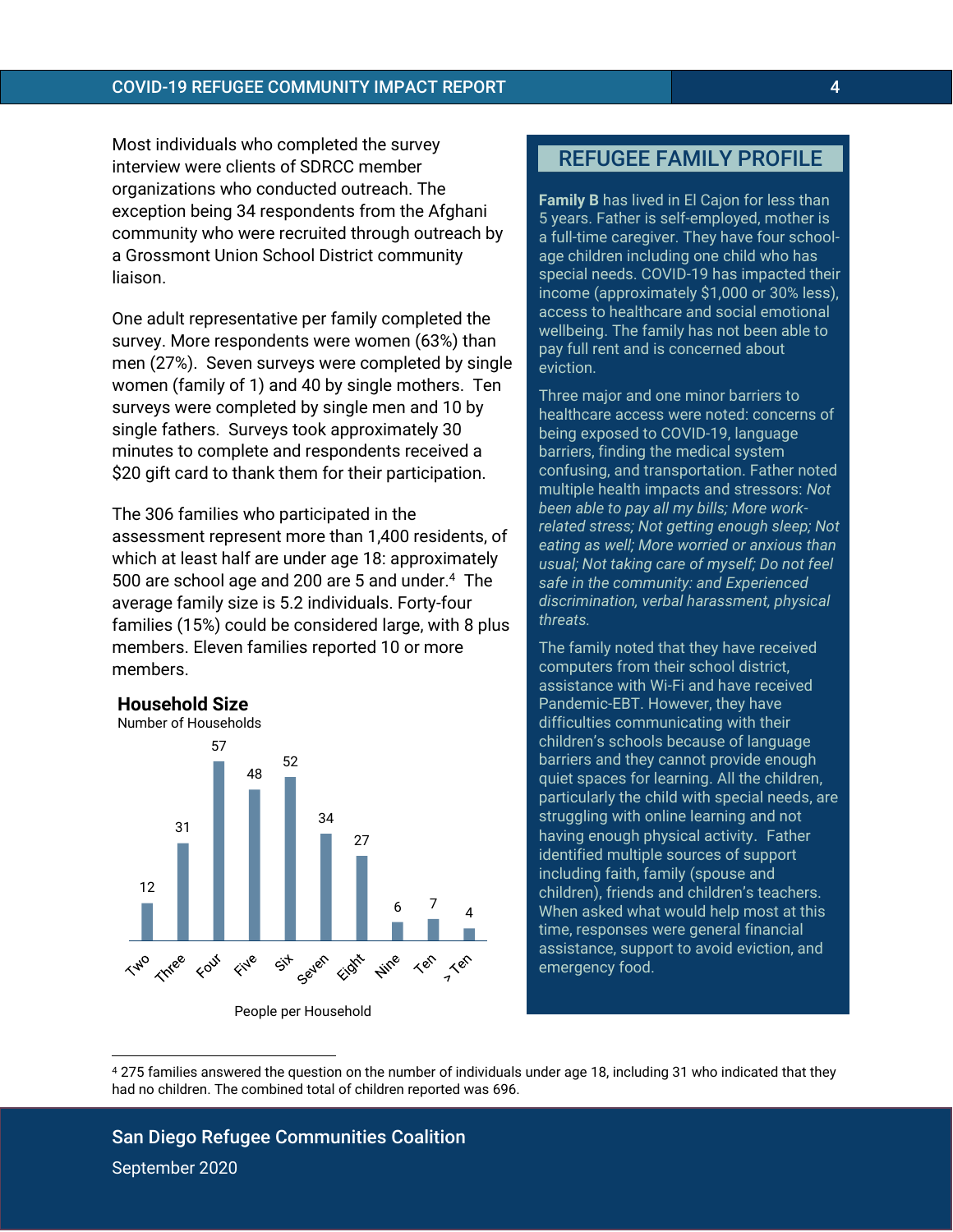Most families (73%) live in one of four zip codes 92105 (n=76), 92115 (n=53), 92021 (n=36), 92020 (n=30). Twenty-three other zip codes were represented. Most families live in the Central (166 or 62%) or East (95 or 35%) regions of the County.

A total of 18 countries of origin were provided by respondents. The most common country of origin was Somalia, followed by Afghanistan and Burma. Eight counties met a minimum standard of 15 respondents which will allow for future analysis of responses based upon country of origin.

### **Country of Origin**



**Primary Language Spoken in the Home**

Number of Households



The families surveyed speak 20 different primary languages or dialects. The most common primary languages are Arabic (20.8%) and Somali (16.4%). Thirty-five households (11.9%) speak primarily English at home.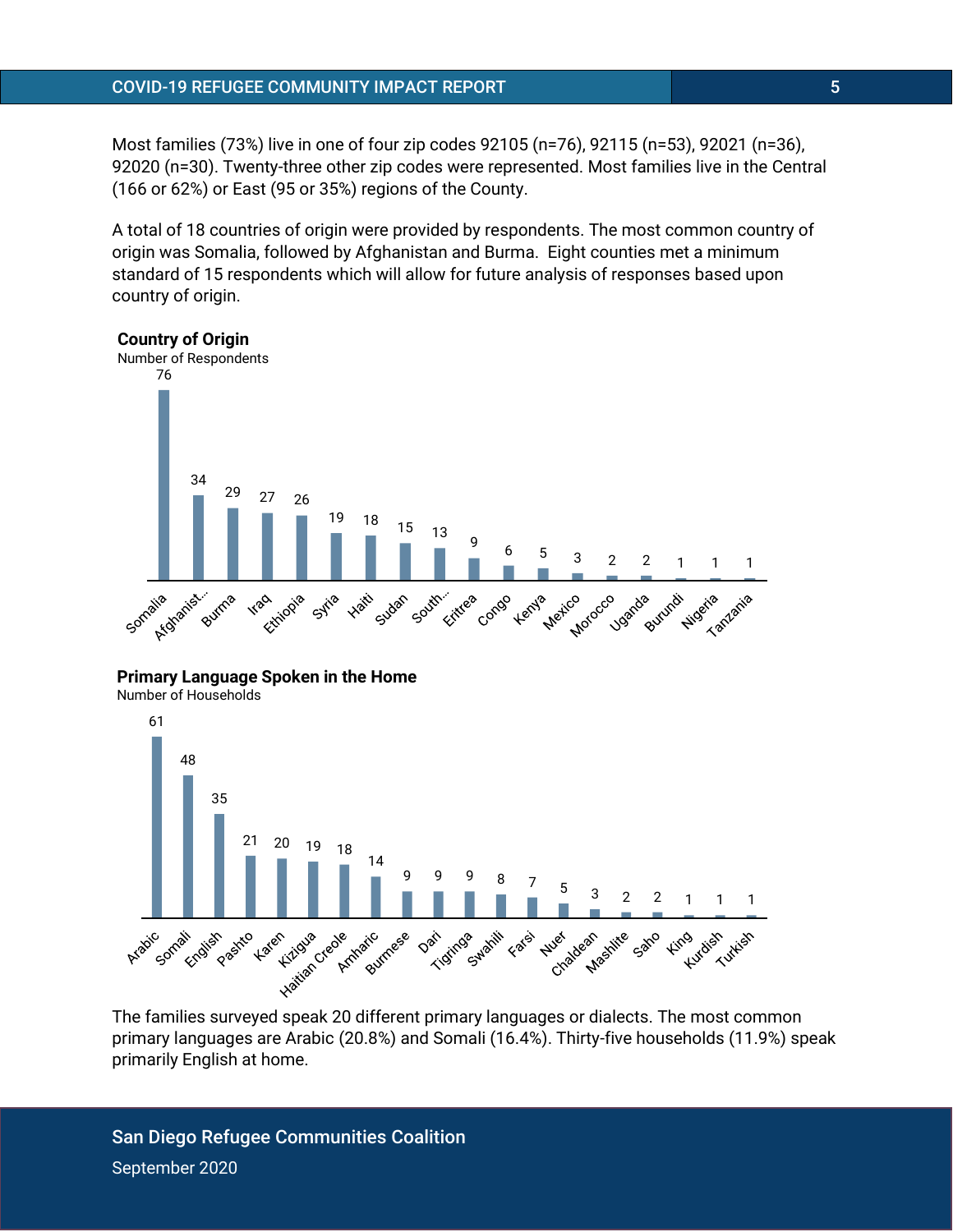## Significant Areas of Impact

### Health Access and Physical and Emotional Wellbeing

- 30% of refugee families have cancelled or missed health appointments.
- The most prevalent barriers to access are fear of contracting COVID-19, language, and not wanting to use telehealth as an option to in-person visits.
- 40% of respondents are extremely concerned about the emotional health impacts of COVID-19.
- Concerns around vaccination hesitancy surfaced and need to be explored further.

### Employment, Income, and Basic Needs

- 42% of families (119) have at least one family member who has lost their job or were laid off because of COVID-19 and an additional 12 families (4.3%) have had to close a business.
- Three in four families have experienced a decrease in monthly income, with an average income decrease of 29% or \$846 a month.
- 70% of families are concerned about access to food, 23% being extremely concerned.

### Housing Stability

- 60% of families have been unable to pay their rent in full.
- 36% are afraid that they may be evicted once policies prohibiting evictions are lifted.
- There are disparities between different refugee communities and family composition with respect to unpaid rent and eviction concerns.
- Newer immigrant communities and larger families are at increased risk

### Education and Youth Development

- 85% of respondents with K-12 age children say that their children are not getting the support they need to participate in distance learning due to:
- *privacy/space*
- •*technology and connectivity problems*
- *not having enough computers*
- •*language barriers*
- *parent capacity*
- Close to 30% of households have a family member age 18-24 who is not working or in school or college.

### Social Connections, Faith, and Resiliency

- 80% of families are concerned about the impact of COVID-19 on their ability to access places of worship.
- 71% of respondents say they are concerned about their ability to connect to friends and community.
- 80% of families reported having at least one source of support with friends, spouse, inner strength and faith and refugee organizations being the top four.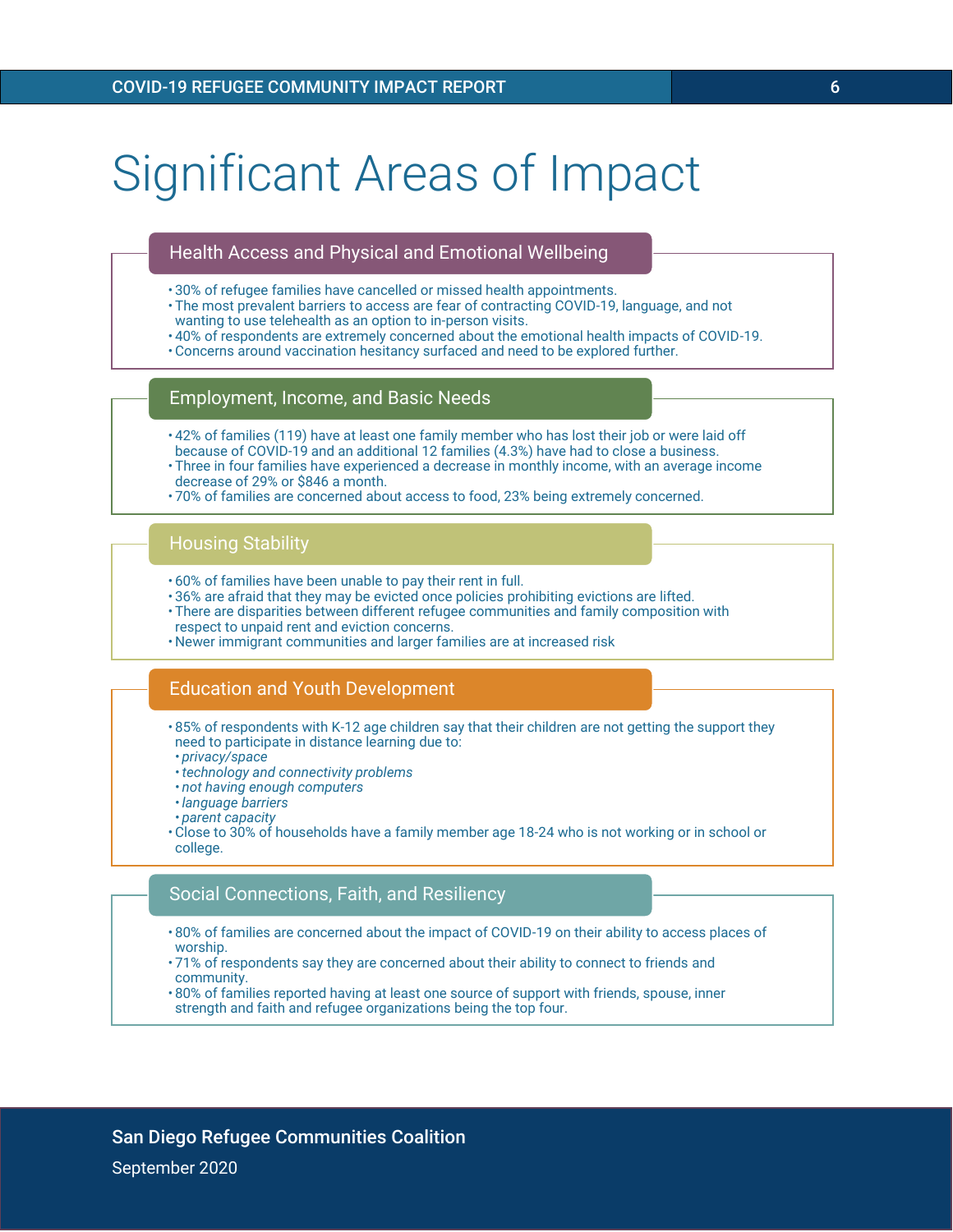### Health Access and Physical and Mental Wellbeing

Fear of contracting COVID-19, and rejection of telehealth alternatives to in-person visits, are new barriers to healthcare access among an underserved population whose access was already compromised due to language, transportation limitations, and difficulties navigating complex systems of care.

COVID-19 is also having a toll on the physical and emotional wellbeing of refugees. Impacts include a range of social emotional stressors such as increased anxiety and feelings of isolation, as well as reduction in physical exercise and problems with sleeping and eating.

Fear of contracting COVID-19 is a barrier to accessing healthcare in general and is also causing many refugee families to cancel or not attend regular medical appointments. The next most cited major barriers to access to healthcare are that the medical system is confusing, language. Even though more than 90% of families said they have medical insurance, 27.3% said that insurance/co-pay is a barrier. Responsibility for caregiving is also a challenge for some families.

### **Barriers to Healthcare**

A major barrier is defined as one that stops the respondent from accessing healthcare; a minor barrier delays -- but does not prevent -- access to health services.



#### $M$ ajor  $M$ inor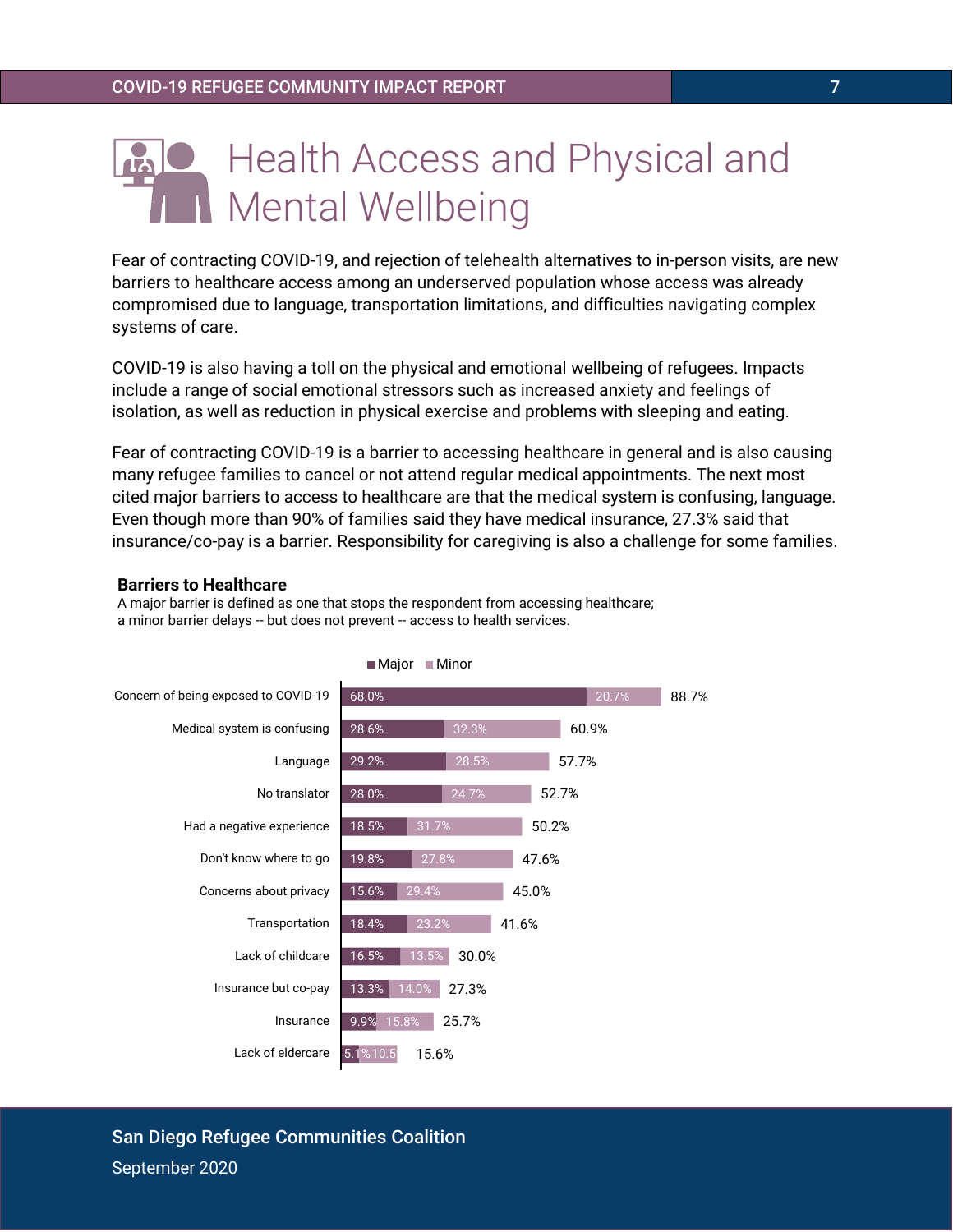| 6 out of 10   | are getting less physical exercise                             |
|---------------|----------------------------------------------------------------|
| 4 out of 10   | are more worried or anxious                                    |
| 3.5 out of 10 | are afraid to leave their house                                |
| 3 out of 10   | have cancelled or not attended medical appointments            |
| 3 out of 10   | have not been able to get enough personal protective equipment |
| 3 out of 10   | feel isolated or lonely                                        |
| 2.5 out of 10 | do not feel safe in the community                              |
| 2 out of 10   | are not eating as well                                         |

### **Most respondents identified multiple impacts of COVID-19 on their health.**

Smaller percentages of respondents indicated problems such as feeling hopeless, having difficulty concentrating and not having enough alone time.

Fifteen women (9%) indicated that one of the impacts of COVID-19 is they do not feel safe at home, confirming anecdotal reports of concerns of relationship abuse due to family stressors. One woman told her interviewer that she was experiencing domestic abuse and was referred for services.

A review of individual surveys indicates that families who indicated multiple major and minor barriers to healthcare access, were also likely to report multiple negative impacts, suggesting a subpopulation of families who are both under served and at increased risk (and with cumulative risk factors).

A follow-up question was asked of the 78 families (31.7%) who said that one of the impacts of COVID-19 was that they cancelled or did not attend a medical appointment. Fifty-nine respondents shared their reasons, the most common (n=45) being some variant of "afraid of contracting COVID-19", the second most common (n=14) being a need or preference for an inperson appointment due to language barriers or concerns around privacy. Three respondents shared that they cancelled well-baby visits (for vaccinations) because they were concerned about the risk to themselves and the infant. Two families cancelled due to lack of childcare. Three families cancelled due to a need to quarantine or self-isolate because of symptoms or testing positive for COVID-19.

Despite concerns around contracting COVID-19, in-person appointments remain the preferred method of receiving medical care.

| Question: If you were to need a medical service at this time which would you prefer (choose |  |
|---------------------------------------------------------------------------------------------|--|
| one)?                                                                                       |  |

| <b>Answer Choices</b>            | <b>Responses</b> |     |
|----------------------------------|------------------|-----|
| In person appointment            | 47.23%           | 128 |
| Phone appointment                | 30.63%           | 83  |
| Online or telehealth appointment | 15.87%           | 43  |
| In person drop in                | 6.27%            | 17  |
| <b>TOTAL</b>                     |                  | 271 |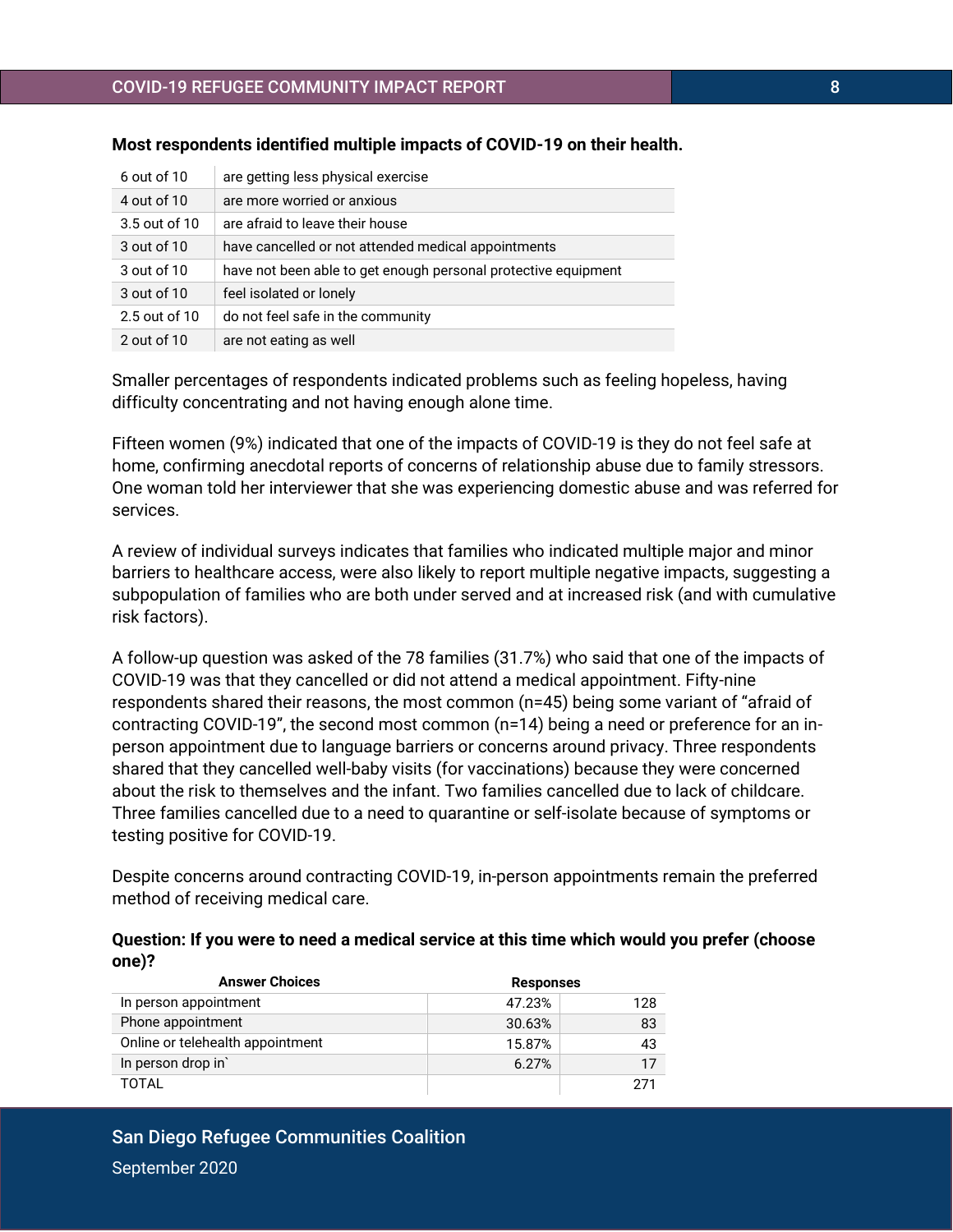

One of the biggest impacts of COVID-19 on refugee communities has been to create increased risks to their economic stability and self-sufficiency. Prior to COVID-19, members of refugee communities were more likely to be low-income, unemployed, or under-employed and to have struggles meeting day to day basic needs. Census data (2012-2016 American Community Survey) for Colina del Sol a neighborhood within in San Diego with a high concentration of refugees (includes part of zip codes 92105 and 92115) indicates that 51% of residents are foreign-born, 47.7% of residents are 100% below Federal poverty level, the medium income is \$27,410 and 44% of residents have less than a high school education $^5$ .

Refugee employment is heavily concentrated in sectors such as transportation, hospitality, and retail – all of which have been hard hit since March 2020. We also know that refugee families are living in zip codes with the highest unemployment rates in the Region. As of September 16<sup>th,</sup> 2020, unemployment rates in 92115 and 92105 were 16.5% and 16.4% respectively<sup>6</sup>.

Employment and income is the number one COVID-19 related concern among families, with 59% of respondents saying they are extremely concerned and another 39% saying they are somewhat concerned. Their concerns are well founded, with multiple negative impacts on employment and income being reported by families.



### Impact of COVID-19 on Employment

<sup>5</sup> US census 2012-2016 American Community Survey retrieved from <https://statisticalatlas.com/neighborhood/California/San-Diego/Colina-del-Sol/Overview>

<sup>6</sup> UPDATE | September 16, 2020 COVID-19 Impact on the San Diego Regional Economy SANDAG, retrieved from [https://www.sandag.org/uploads/publicationid/publicationid\\_4707\\_28033.pdf.](https://www.sandag.org/uploads/publicationid/publicationid_4707_28033.pdf)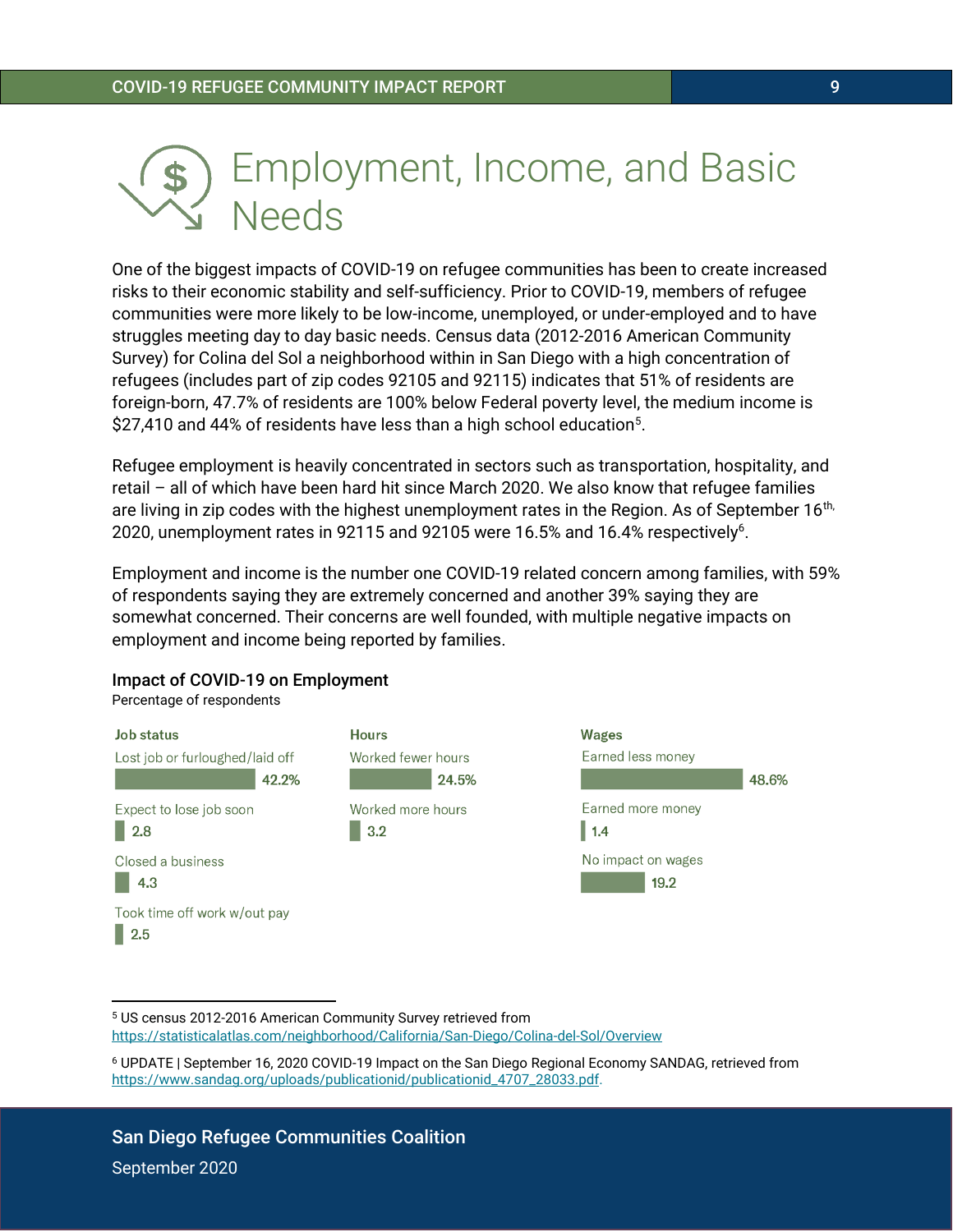Close to half of the families who responded (n=137/282) indicated that they have earned less money since COVID-19 began: 119 individuals either lost their job or have been laid off, with an additional 8 respondents expecting to lose their job. Twelve respondents said that they have had to close a business due to COVID-19.

216 families provided estimates of family income in January 2020 (pre COVID-19) and in June 2020. Of these families, 74.5% (n=161) reported a loss in income with an average decrease of 29% or \$846 per month.

Closer analysis shows a correlation between family size and percentage of loss, with larger families tending to have a greater percentage drop than smaller families: Households with three, four, and five people lost an average of 25.3%, 26.5%, and 29.5% of their monthly income, respectively. Meanwhile, households with six, seven, and eight people lost 32.7%, 37.2%, and 32.7%. The largest impact was felt among 10 person households who experienced an average income loss of 45.3%.

### Change in Income from January to June 2020 by Household Size Percentage of respondents

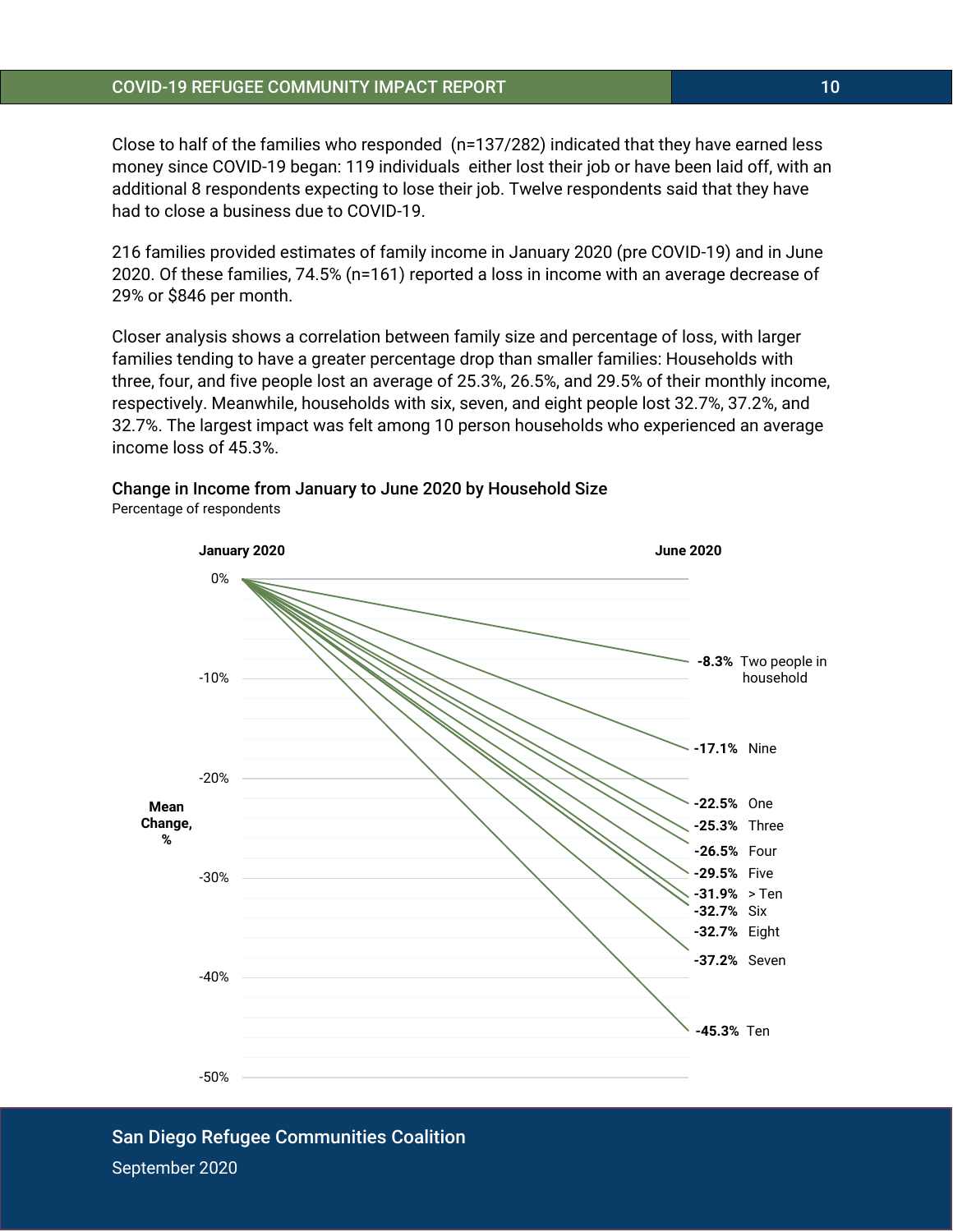

### Relative Monthly Income Change

Number of respondents

The vast majority, 87% reported receiving some form of economic assistance with the three most common being an economic stimulus check (61%), Pandemic EBT (60%) and unemployment assistance (41%). When asked which types of relief they have received 12% indicated "*none, and we need some*". A small number, less than 2% indicated "*none, we did not need any relief*".

Refugee organizations were listed as the most frequently used source of support for assistance with basic needs such as emergency food, supplies or cash assistance (43%), followed by government (40%), family members or friends (19%). Other sources of support include schools, employers, and mainstream service providers.

When asked about concerns around their ability to access enough food, close to 70% said they are either "*extremely concerned*" (22.7%) or "*somewhat concerned*" (46.2%). A deeper analysis of food security concerns indicated that more recent arrivals from Haiti, Afghanistan, Syria and Iraq were more likely to be extremely concerned about access to food. One possible reason being that families from Burma, Somalia and other African countries are connected to ECBOs who have food distribution programs.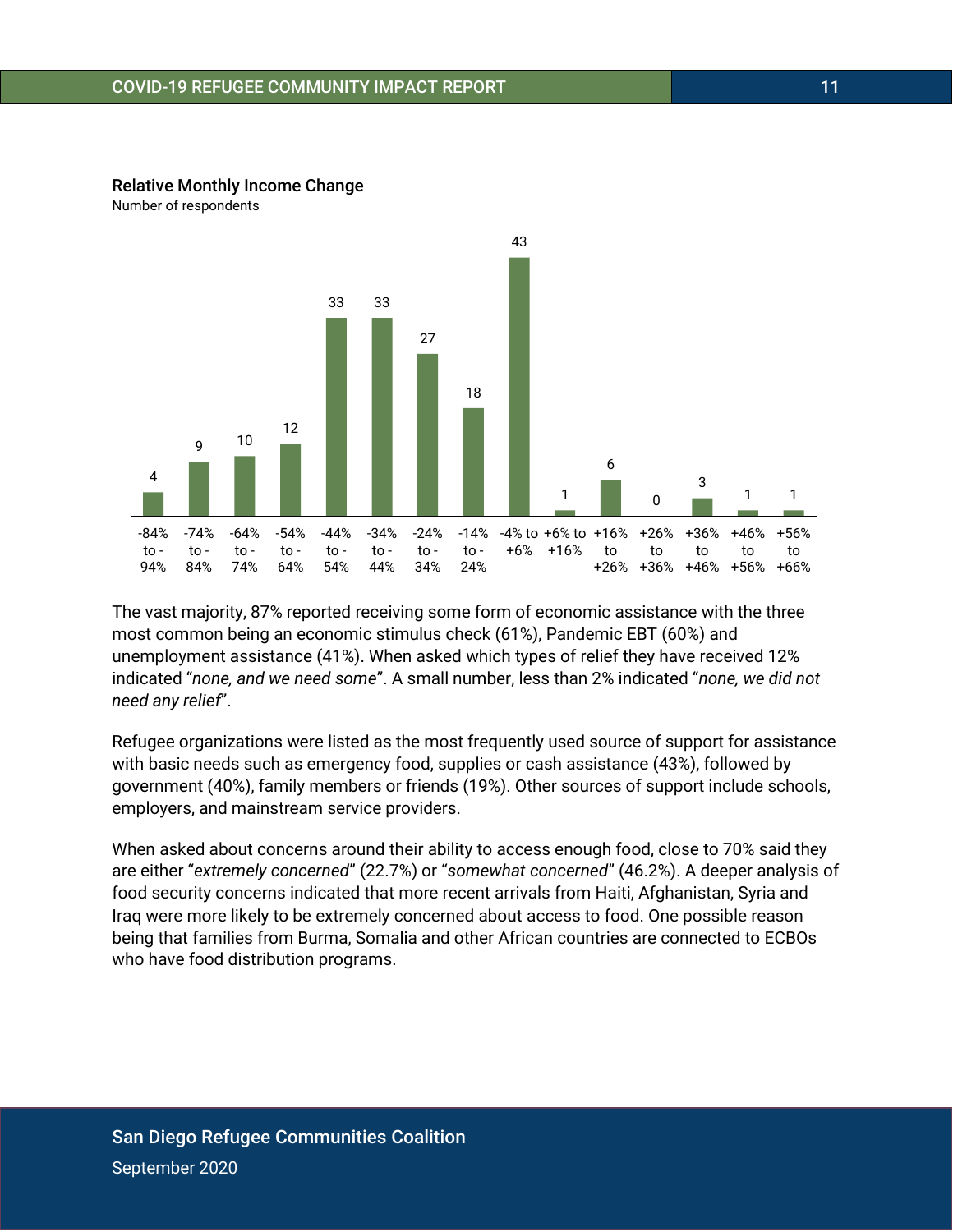

Even prior to COVID-19, leaders within the refugee communities were seeing access to affordable housing as being one of the major barriers facing families. Families were accustomed to spending a high percentage of their monthly income on rent and living in substandard and overcrowded conditions. Many refugees were victim to predatory practices such as charging high late fees and requiring rent to be paid by cashier's check.<sup>7</sup> Every year, thousands of families of color face evictions. According to the Legal Aid Society of San Diego, 2,341 San Diego residents called to receive assistance related to evictions during the period October, 1<sup>st</sup> 2018 through September 30th, 2019.<sup>8</sup> A disproportionate number of calls came from neighborhoods that have a higher share of racial minorities, with almost half (47 percent) coming from five zip codes that are predominantly low-income and non-white.

### Impact of COVID-19 on Housing

Percentage of respondents



More than 60% of respondents said that one of the impacts of COVID-19 has been that they are unable to pay rent in full and owe money for rent. More than a third of respondents (35.7%) fear that they may be evicted once the policy prohibiting evictions is lifted. Nine families have had to find other housing. Initial analysis suggests that families who received rental assistance are less likely to owe rent or be worried about evictions. Housing stability is a concern for 73.9% of families, with 40% being extremely concerned.

Among countries of origin with fifteen or more households responding, Haitian (92.9%) and Afghan (72.4%) families were most commonly not able to pay rent, while Burmese (23.1%) and Iraqi (33.3%) families were least commonly not able to pay rent. Syrian (81%) and Sudanese (67%) families are the most worried about evictions and Somali families are the least worried (18%). Many of the comments provided by families in response to an open-ended question, reiterated concerns about paying rent with some making pleas for assistance. One individual wrote "*I was paying rent up until now, but now I can't and since the rental assistance program is over, I do not know what I can do*."

<sup>7</sup> Interviews with SDRCC Executive Directors, August 2020.

<sup>8</sup> Legal Aid Society of San Diego, 10/1/2018 - 9/30/2019 Number of Evictions Cases Opened.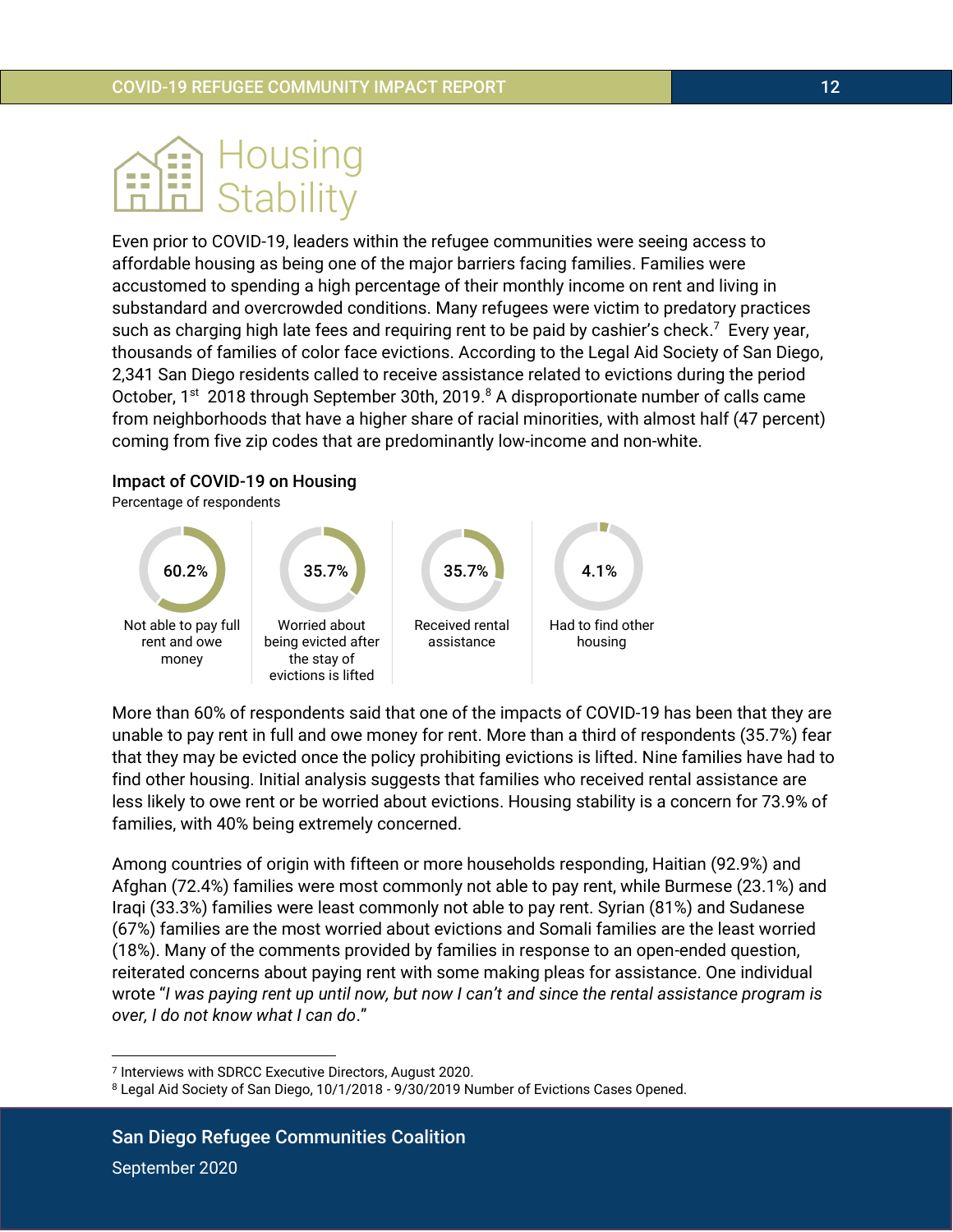

Students from refugee families face challenges and barriers to success that most of their peers do not. Many of these challenges and barriers are related to the socio-economic status of their families, cultural norms, past and present trauma, language, and limited access to the resources and networks needed to support their educational and developmental needs.

Notably, the survey identified gaps in support for their educational needs that are intersectional and dramatically compound the difficulties that all families have faced with schooling shifting to remote delivery.

### Impact of COVID-19 on Education

Percentage of respondents



Despite the best efforts of area school districts, many students from refugee families are not getting the support they need to successfully participate in distance learning. We know that at least 172 of the families surveyed have one or more school-age child,<sup>9</sup> and that of these families:

- 63 cannot provide their child a quiet place for online learning
- $\blacksquare$  61 have technology problems that they cannot fix
- 54 do not have enough computers or laptops for everyone who needs one
- 51 cannot communicate with their child's school due to language barriers
- ◼ 38 do not have home Wi-Fi or internet

A flaw in the survey design was that problems with internet speed/bandwidth or parent ability to support their child's educational participation were not included as potential challenges.

<sup>9</sup> Respondents skipped questions, especially towards the end of the interview, so the actual number of families with school-age children is likely to be higher. An earlier question indicates that approximately 90% of respondents were families with children age 18 or younger, a subset of which would be families who only have children 0 to 5 years.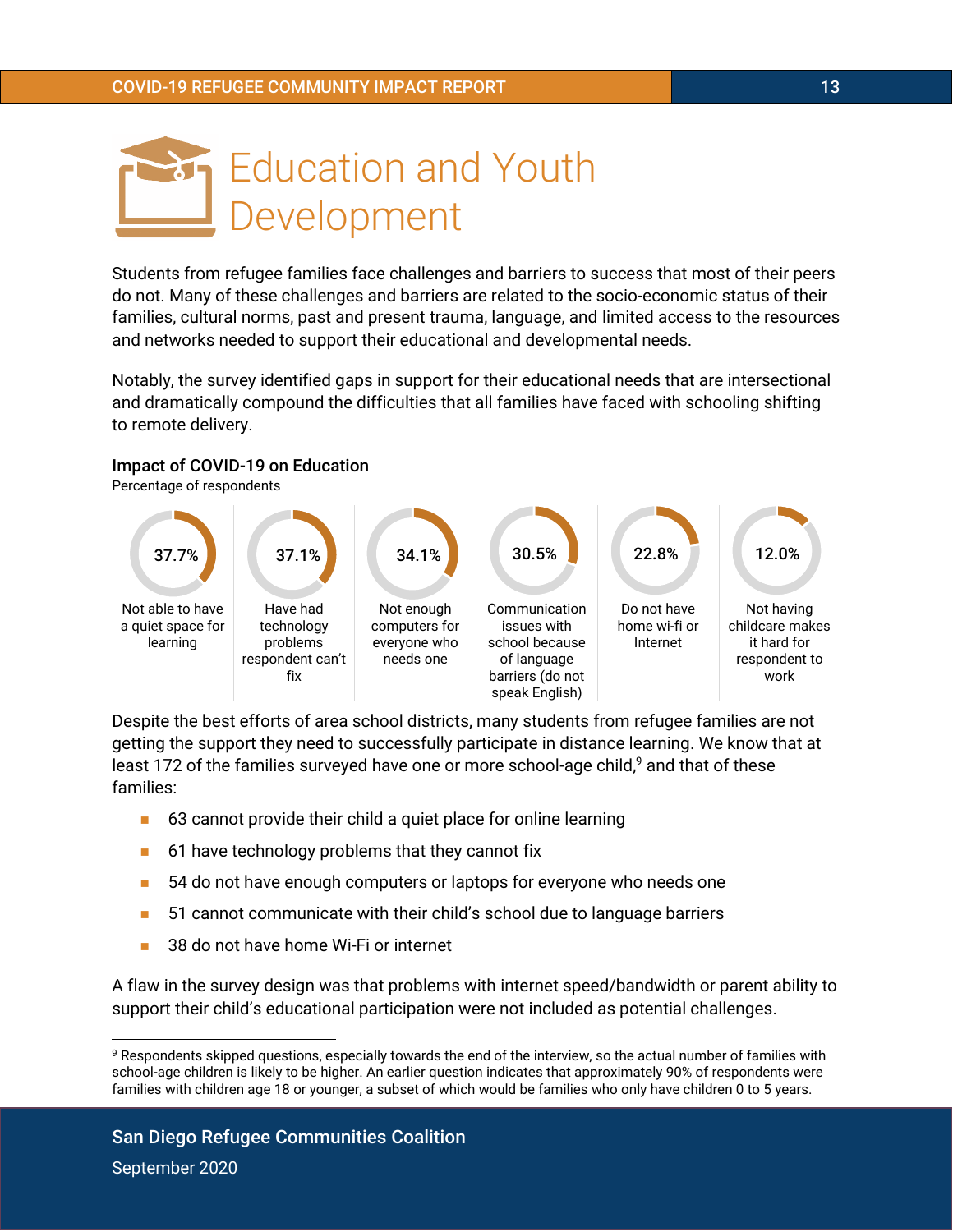However, several families (n=33) raised these as issues in response to the "any other challenges" option. The following are some sample comments –

*The internet speed is not sufficient and is expensive*

*Not enough internet or computers for all my children at same time, they share and take turns*

Not enough internet or computers for all my children at same time, they share<br>
and take turns<br>
The District is assuming that everyone knows how to use technology and we don<br>
I am not able to help my children with their sch *The District is assuming that everyone knows how to use technology and we don't I am not able to help my children with their schoolwork*

school-age children who do not have wi-fi or sufficient number of computers are in the East region 43% (compared to 35% of the total families surveyed), the remaining 57% with access issues are in the Central region (compared to 62% of total families surveyed). There has been follow-up with San Diego Unified District regarding these concerns, and the District has indicated that they will work with ECBOs to ensure that students have access to computers $^{10}$ . This report will also be shared with East region school districts $^{11}$ .

When asked what their main educational concerns were, parents focused more on health and social emotional concerns than academic ones. Refugee leaders suggest that this is because these are day to day issues that are impacting child and family wellbeing right now, as opposed to future learning impacts.

The number one concern is risk of contracting COVID-19, followed by children missing friends and not getting enough physical activity. Other areas of concern, which are culturally influenced according to refugee leaders, relate to concerns around increased access to social media and increased amount of screen time. The statement that parents disagreed with most, and most strongly, was "my children enjoy learning from home."

Parents expressed mixed feelings around school district communication and support:

- 75% say they are happy with the amount of communication from schools
- 71% say they know who to go to with questions, that they feel supported by their school district, and that they find the amount of resources that are being shared to be useful
- 85% say that their children are not getting enough support with online learning
- 73% say that they do not understand what the school district options for the coming school year are

<sup>&</sup>lt;sup>10</sup> Resources from SDUSD's CalNEW program were leveraged to support completion of this assessment.

<sup>11</sup> Majority of families provided contact information or can otherwise be identified by the ECBOs.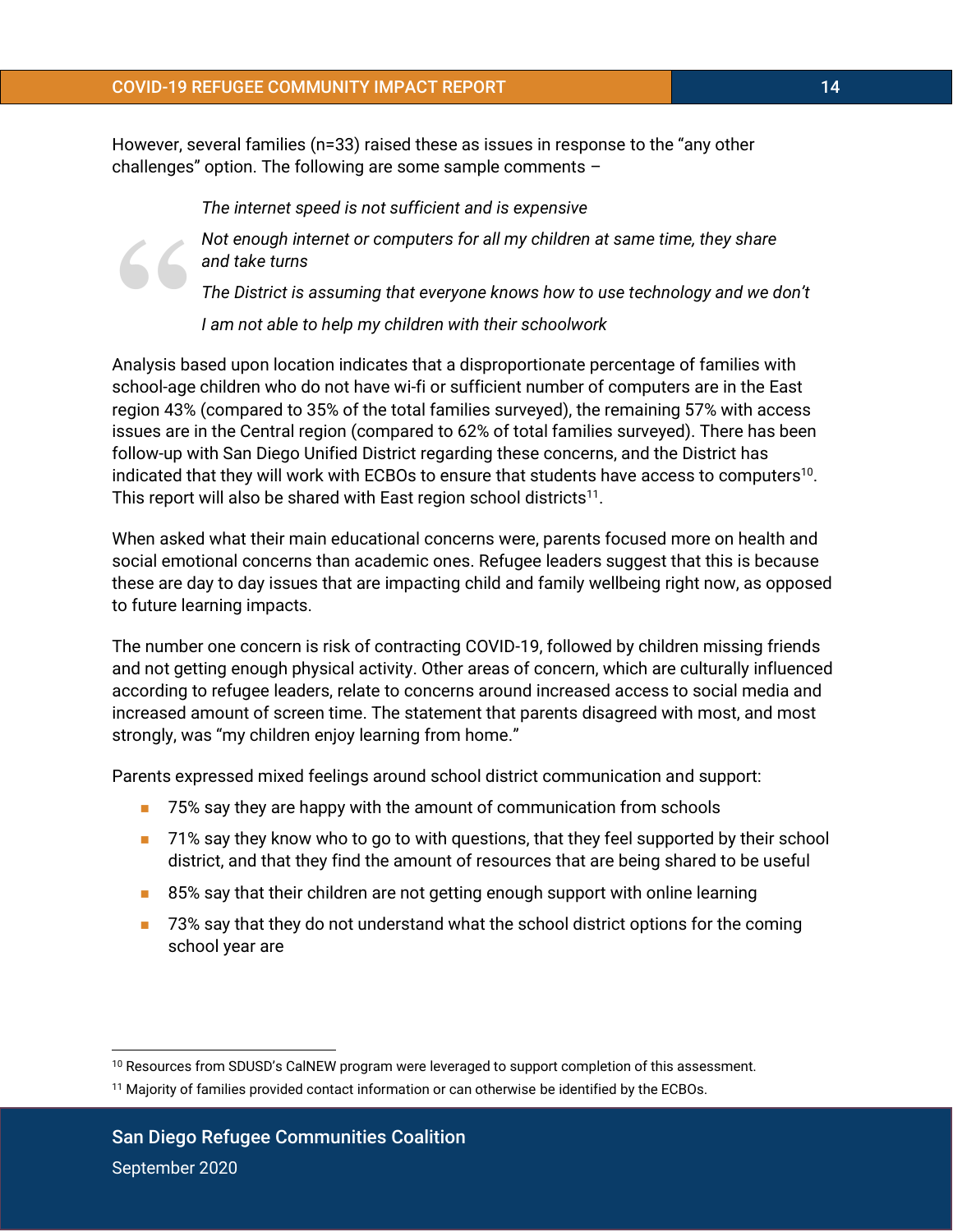Child/ren are upset because they missed out on an event that was important to them

I am concerned about my child/ren's social media use

I am worried that my child/ren are falling behind in school

My child/ren are worried about their grades

My child/ren struggle with online learning

My child/ren are more anxious than usual

I am happy with the amount of communication from my child/ren's school

I know who to go to if I have questions about my child/ren's education

My child/ren enjoy learning at home

My child/ren are adapting to new ways of learning

I find the amount of resources being shared online to be useful

I feel supported by my child/ren's school system

| <b>San Diego Refugee Communities Coalition</b> |  |
|------------------------------------------------|--|
| September 2020                                 |  |

|             |           | ■ Strongly agree ■ Agree ■ Disagree ■ Strongly disagree |       |          |       |
|-------------|-----------|---------------------------------------------------------|-------|----------|-------|
| 54.5%       |           |                                                         | 33.6% | $10.0\%$ | 1.9%  |
| 50.0%       |           | 44.9%                                                   |       | 2.8%     | 2.3%  |
| 45.2%       |           | $\sqrt{43.9\%}$                                         |       | 9.0%     | 1.8%  |
| 44.4%       |           | 46.7%                                                   |       | 6.5%     | 2.3%  |
| 41.5%       |           | 39.2%                                                   |       | 16.5%    | 2.8%  |
| 41.4%       |           | 32.9%                                                   |       | 22.4%    | 3.3%  |
|             |           |                                                         |       |          |       |
| 38.2%       |           | 34.9%                                                   |       | 21.7%    | 5.2%  |
| 37.6%       |           | 47.7%                                                   |       | 10.7%    | 4.1%  |
| 36.5%       |           | 49.5%                                                   |       | 9.5%     | 4.5%  |
| 36.0%       |           | 32.3%                                                   | 25.3% |          | 6.5%  |
| 24.0%       | 36.5%     |                                                         | 31.0% |          | 8.5%  |
|             |           |                                                         |       |          |       |
| 23.7%       | $ 40.0\%$ |                                                         | 32.1% |          | 4.2%  |
| 19.5%       | 53.0%     |                                                         |       | 22.5%    | 5.0%  |
| 19.3%       | 49.7%     |                                                         | 27.9% |          | 3.0%  |
| 18.4%       | 56.7%     |                                                         |       | 20.9%    | 4.0%  |
| 16.3% 55.5% |           |                                                         |       | 23.4%    | 4.8%  |
| 14.3% 27.1% |           | 43.3%                                                   |       |          | 15.3% |
| 13.4% 61.7% |           |                                                         |       | 16.9%    | 8.0%  |
|             |           |                                                         |       |          |       |
| 12.7% 58.2% |           |                                                         |       | 24.5%    | 4.5%  |
| 9.1%61.9%   |           |                                                         |       | 24.9%    | 4.1%  |

Percentage of respondents with one or more school-age child

Statement I am concerned about risk of contracting COVID-19 at school

Child/ren are missing their friends

need

phone)

Child/ren are not getting enough physical activity

Balancing work and family has been stressful

Child/ren are not getting the amount of outdoor time they

Child/ren are having too much screen time (laptop, TV,

I do not understand what the schooling options for the

Education Concerns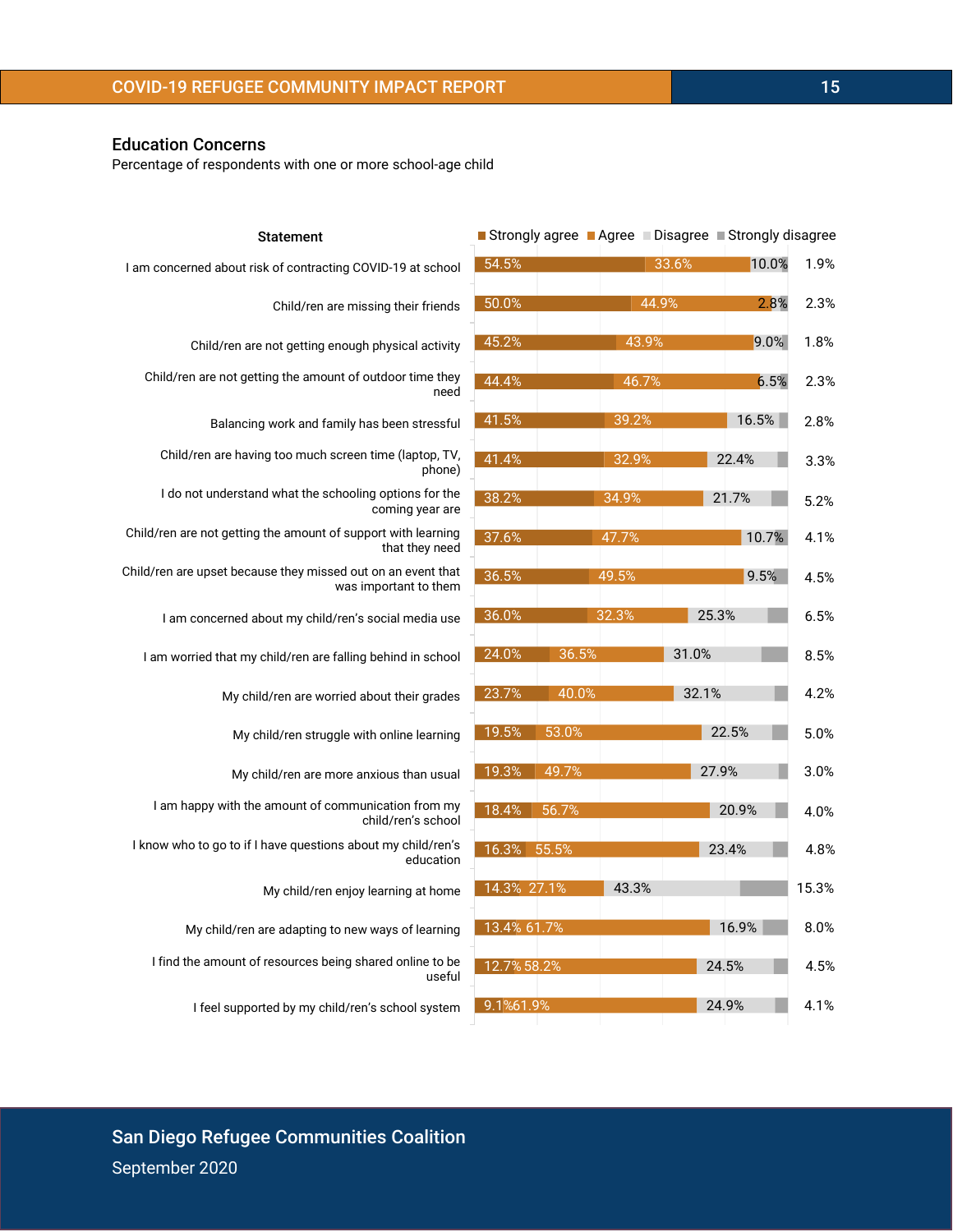In terms of types support that families have or are receiving, the most reported source by far was P-EBT funding<sup>12</sup> (165 families indicated they received this funding). Aside from financial support, families also reported receiving assistance from school districts: online learning resources (43%), coordination of zoom classes or tutoring (41%), provision of a lap top (31% or 61 families), provision of school supplies (31%), provision of Wi-Fi or Hot-Spot (17.5%). Fiftythree families said that a teacher, counselor, or school social workers has reached out to them directly.

The four most common sources of information regarding education resources and services are

- 1. Friends and family
- 2. Refugee organization
- 3. Emails or other communication from school
- 4. News organizations

At the request of refugee leaders and members of a youth leadership group<sup>13</sup>, a non-COVID-19 specific question was added to the survey regarding engagement of older youth in employment or post-secondary education. The question was: *Do you have any members of your household between the ages of 18 and 24 who are not working nor going to school/college?* 81 families representing 30% of those who answered the question answered "yes", suggesting a sizeable population of youth who could be considered "opportunity youth" or "disconnected youth."

A follow-up question was asked - *Would you be interested in getting information about future services for these young adults, for example a work training program or paid internship?* If so please enter your phone number in the text box provided  $-63$  families provided contact information and an additional 48 families indicated they were interested but did not provide information.

<sup>&</sup>lt;sup>12</sup> The San Diego Hunger Coalition provided a small \$5,000 grant to members of SDRCC to assist in spreading the word and to help families with their P-EBT applications.

<sup>13</sup> UWEAST's Making Connections Men and Boys Group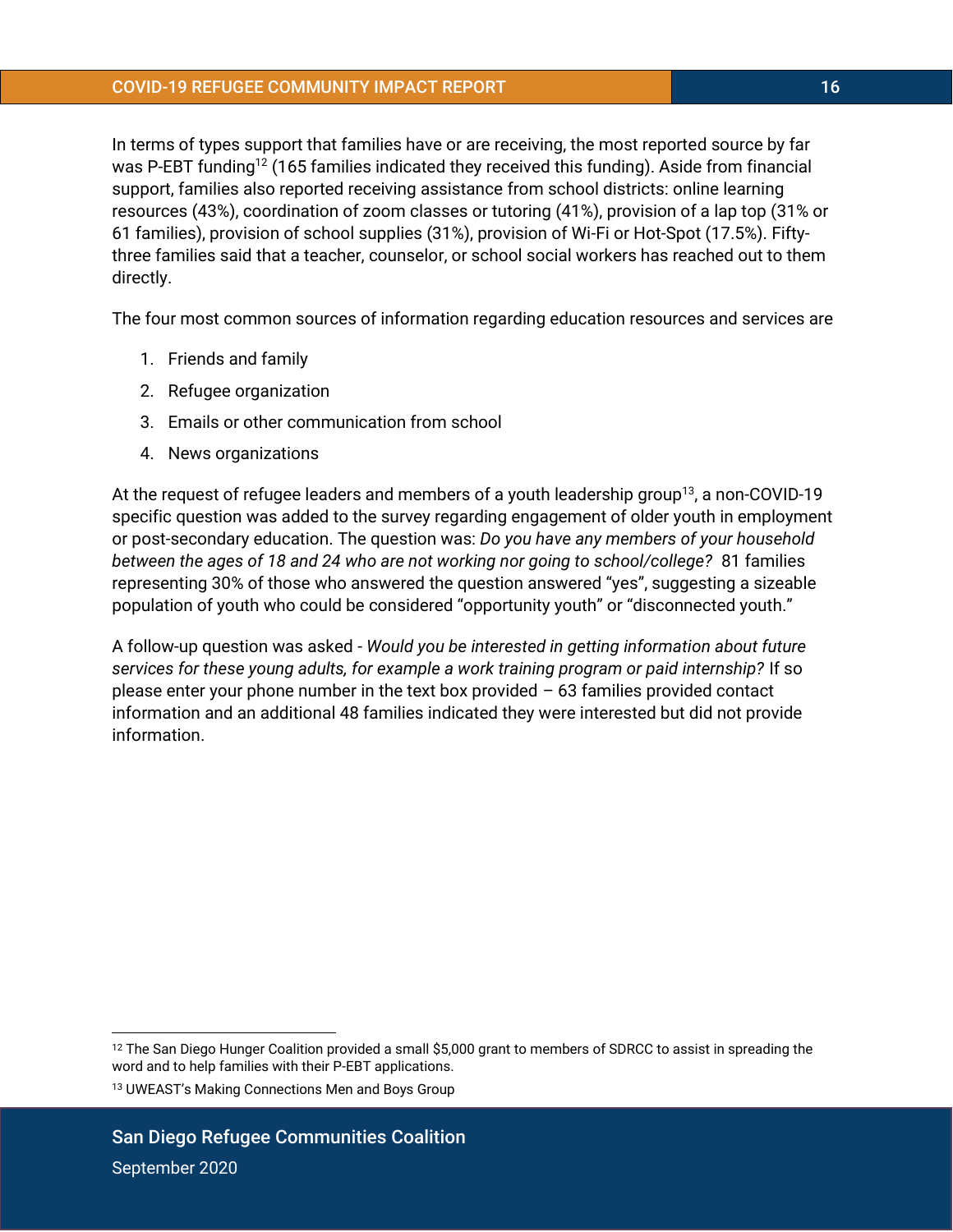

Social distancing and "stay-at-home" orders have been in place since March 2020. These measures, while necessary to containing the spread of COVID-19, present significant challenges to community resilience and social connections. This is especially the case for San Diego's refugee communities who are:

- linguistically isolated
- less technologically literate
- less connected to, or trusting of, mainstream resources

and who, as previously discussed, are struggling with disproportionate economic impacts.

A major finding of this report is the extent to which refugee families rely on institution of faith as sources of support. Four out of five respondents said that they were concerned about access to places of worship (43.5% extreme concern and 35.6% some concern).

Refugee families are also concerned about the social-emotional toll of COVID-19.

### Impact of COVID-19 on Social Connections, Faith, and Resiliency

Percentage of respondents



At the conclusion of the survey, families were asked if they wanted to share anything about their experience. Many chose to share expressions of hope and optimism or to say that they are grateful for the support they have received from specific programs and providers. Others chose to highlight the negative impact that COVID-19 is having on them.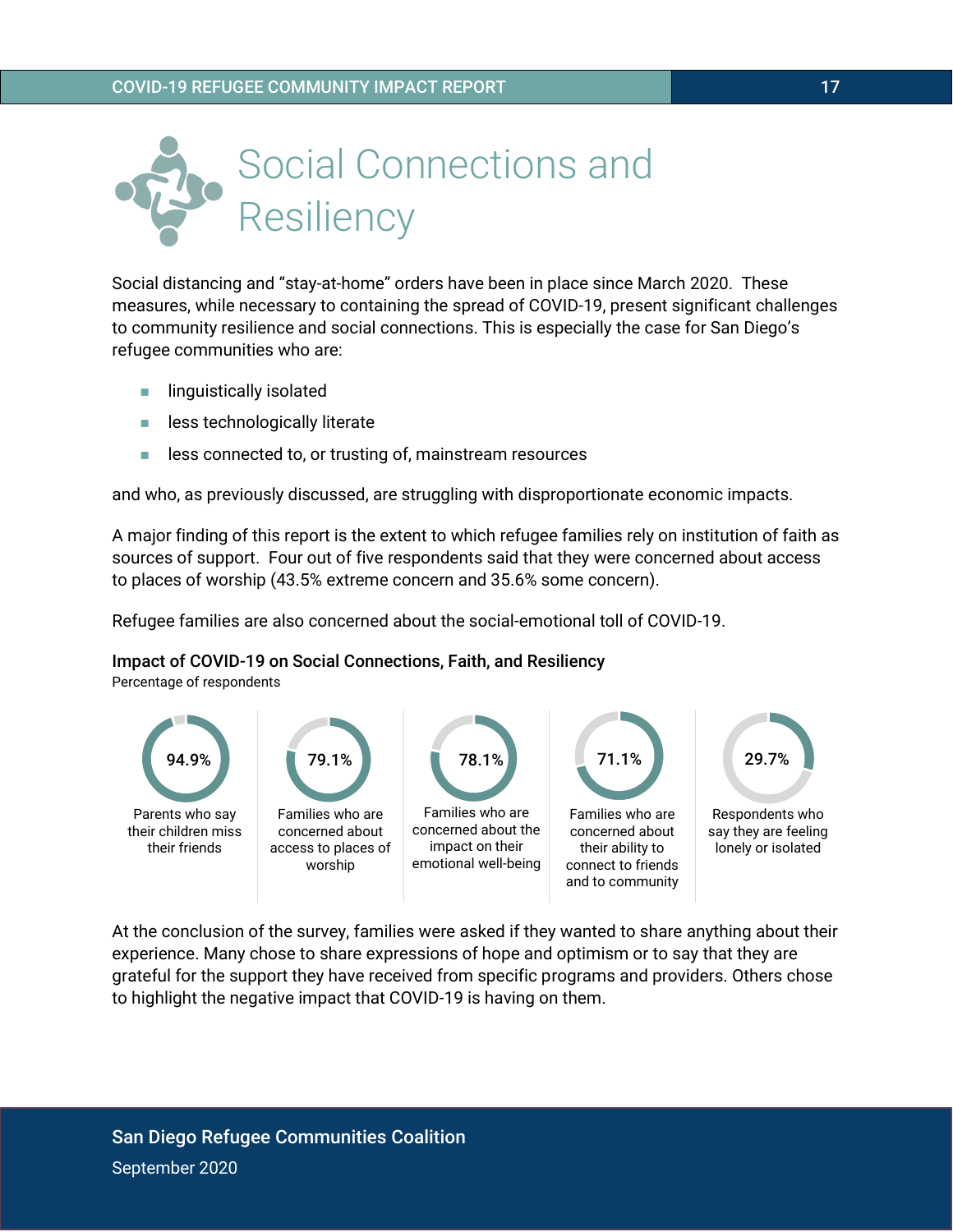*Too much stress, having trouble contacting friends, don't have support because of language and everything is awful.*



*We are just like everyone else, we are being patient and hoping for good things to come.*

*My neighbors are scared to come together, and this is not healthy.*

*My family is upset and having a hard time.*

*I feel pain all over my body and feeling isolated.*

*I need help with rent. PLEASE.*

*I have a stressful life, cannot work with fear of Corona virus and my children are upset being at home.*

When asked about sources of support that were helping them deal with COVID-19 stressors, close to 80% (241) respondents were able to identify at least one source of support (the remaining 20% skipped the question). Women were more likely to identify multiple sources of support, with inner strength and faith as the most common. Men identified fewer sources and were more likely to rely on friends. The second most common source of support for both men and women was their spouse.

### Sources of Support to Help Deal with COVID-19 Stressors

Percentage of respondents by gender

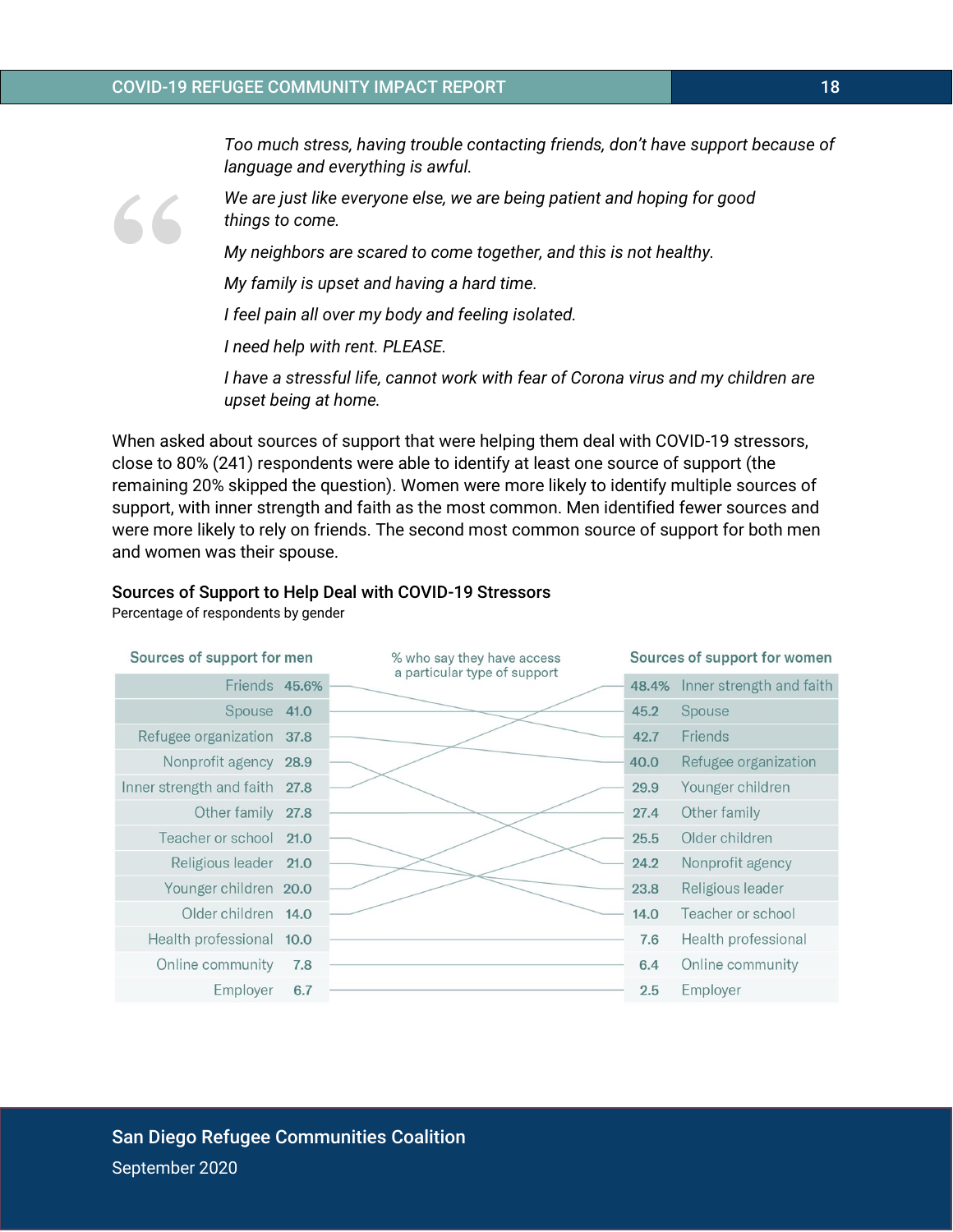## Focus Group Themes

In addition to the survey, a focus group and individual interviews were conducted with the SDRCC Executive Directors. The following is a summary of the COVID-19 related stressors and risk factors discussed, for the most part these observations are in line with survey findings:

| <b>Very overcrowded</b><br>conditions, large<br>families are living in<br>small apartments.                                                                                                                                                       | Lack of space and privacy to study, work, pray and conduct regular daily activities.<br>There have been outbreaks of COVID-19 in the Burmese community (35 cases in the<br>first week of August), including cases where entire families including children and<br>seniors live in the same small apartment, as well as 7 cases in the Somali Bantu<br>community which have highlighted how extremely challenging it is to implement<br>effective home isolation measures under these conditions.                                                                                                                                                                                                     |
|---------------------------------------------------------------------------------------------------------------------------------------------------------------------------------------------------------------------------------------------------|------------------------------------------------------------------------------------------------------------------------------------------------------------------------------------------------------------------------------------------------------------------------------------------------------------------------------------------------------------------------------------------------------------------------------------------------------------------------------------------------------------------------------------------------------------------------------------------------------------------------------------------------------------------------------------------------------|
| <b>Financial stressors</b><br>have hit refugee<br>communities hard.                                                                                                                                                                               | Many refugees are working in service industry as Uber or taxi drivers or in hotels and<br>retail. Loss of income is causing food insecurity. Families are unable to pay their full<br>rent and have concerns that once the restrictions on evictions are lifted they will be<br>facing homelessness. Refugee families and small business owners have struggled<br>to access available resources because the process was confusing or in the case of<br>Payroll Protection Program religious restrictions on paying interest presented a<br>barrier to Muslim business owners.                                                                                                                        |
| <b>High emotional toll is</b><br>causing rising levels<br>of anxiety and<br>depression.                                                                                                                                                           | Communities typically do not want to talk about mental health concerns, so this is<br>often presented as somatic symptoms - insomnia, loss or increase of appetite.<br>Typical strategies for coping and connecting among refugees involve boys, men,<br>girls, women gathering in same gender groups or with extended family. Faith based<br>institutions are also a source of support that is not available, and this is difficult for<br>many people. Lack of access to these strategies is causing stress and tension with<br>family relationships. There are reports of increased domestic violence as well as<br>alcohol use and drug use in some communities, especially among younger males. |
| <b>No or limited English</b><br>language proficiency<br>is limiting access to<br>information, many<br>people are relying on<br>word of mouth which<br>can be unreliable and<br>perpetuate feelings of<br>anxiety, helplessness,<br>and confusion. | The overall sense of confusion experienced by English speaking communities<br>around COVID-19 response has been exacerbated within refugee communities due<br>to language barriers and lack of coordinated delivery of information in multiple<br>languages and dialects.                                                                                                                                                                                                                                                                                                                                                                                                                            |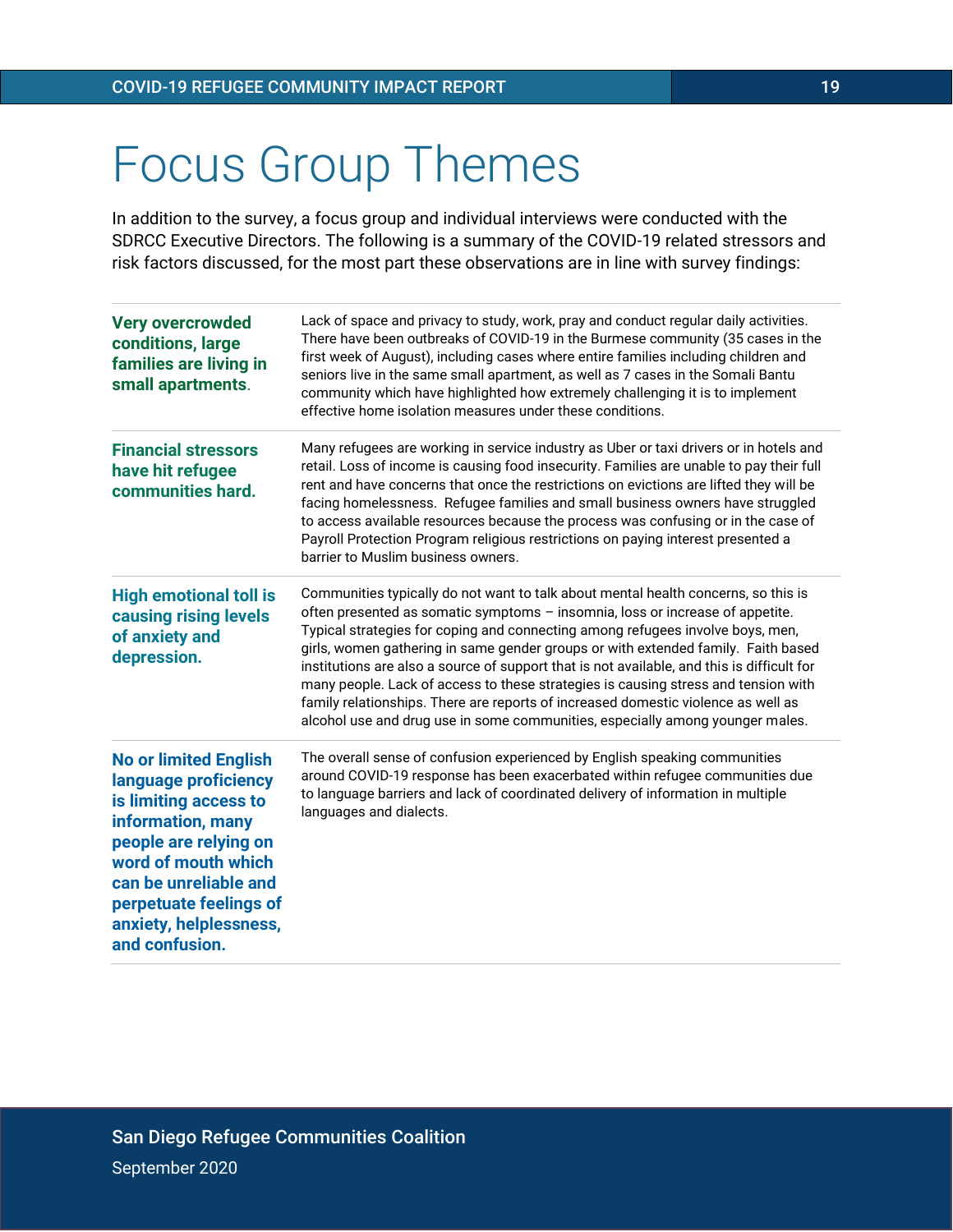| <b>Families and children</b><br>are struggling to adapt<br>to an online learning<br>environment.                                                                                                         | Families with school-age children are concerned about the impact that school<br>closures and changes to how education is delivered will have a long-term impact on<br>learning. Community leaders are concerned that inequities that existed pre COVID-19<br>will be exacerbated. Many families have received laps and supplies from their school<br>district. Families who have been in the country for less than five years are receiving<br>peer navigation services through CalNEW programs at San Diego Unified School<br>District. These services are valuable, but they are insufficient to meet the needs of<br>refugee families and students during this time. Non-English-speaking families are<br>especially struggling to understand communications regarding online learning and<br>school plans, students of all ages are finding it difficult to study, complete<br>assignments or participate in zoom sessions. As the new school year approaches,<br>refugee communities are anxious of the risk of exposure to COVID-19.                                                                                                                                                                                                                            |
|----------------------------------------------------------------------------------------------------------------------------------------------------------------------------------------------------------|-----------------------------------------------------------------------------------------------------------------------------------------------------------------------------------------------------------------------------------------------------------------------------------------------------------------------------------------------------------------------------------------------------------------------------------------------------------------------------------------------------------------------------------------------------------------------------------------------------------------------------------------------------------------------------------------------------------------------------------------------------------------------------------------------------------------------------------------------------------------------------------------------------------------------------------------------------------------------------------------------------------------------------------------------------------------------------------------------------------------------------------------------------------------------------------------------------------------------------------------------------------------------|
| The issue of stigma<br>around communicable<br>disease is a<br>significant barrier to<br>accessing testing and<br>treatment.                                                                              | Many of the refugee communities that have settled in San Diego come from<br>countries with high rates of tuberculosis (TB), TB stigma is prevalent and influences<br>decisions about illness disclosure, provider choices and treatment protocols - with<br>those that offer the most privacy preferred. SDRCC members are concerned that<br>there will be similarities in response to COVID-19, wherein families will not disclose<br>or be fully honest about risks or symptoms. There is discussion within San Diego's<br>African refugee communities about use of medicinal plants such as Artemisia annua<br>and other herbs and plants as an effective treatment for COVID-19. The approach to<br>stigma and use of traditional and alternatives practices will require considerable<br>sensitivity and targeted messaging.                                                                                                                                                                                                                                                                                                                                                                                                                                     |
| <b>Confusion regarding</b><br>medical systems, lack<br>of comfort with<br>technology and<br>concerns around<br>privacy is resulting in<br>many refugee families<br>not accessing<br>healthcare services. | Pre COVID-19 members of refugee communities were accessing services at<br>community health centers and clinics - often supported or accompanied by<br>navigators or outreach workers. Refugee communities have not responded<br>enthusiastically to telehealth opportunities - there are a variety of reasons for this<br>including language barriers, lack of access to computer or Wi-Fi, and mistrust of<br>technology especially with sensitive health information. SDRCC members shared<br>extremely concerning situations in which family members have been sick and having<br>symptoms that would warrant testing for COVID-19 and they have not accessed<br>healthcare. In one case there was an unfounded fear that if a family member tested<br>positive, they might face deportation. In another the male head of household did not<br>feel equipped to take care of the children without the full support of his wife and did<br>not want to face the possibility that she was sick. In one case the family did reach<br>out for care but the language barrier prevented the individual from receiving needed<br>treatment and her condition worsened (sadly the mother in this case succumbed to<br>her illness which was not COVID-19 and passed away). |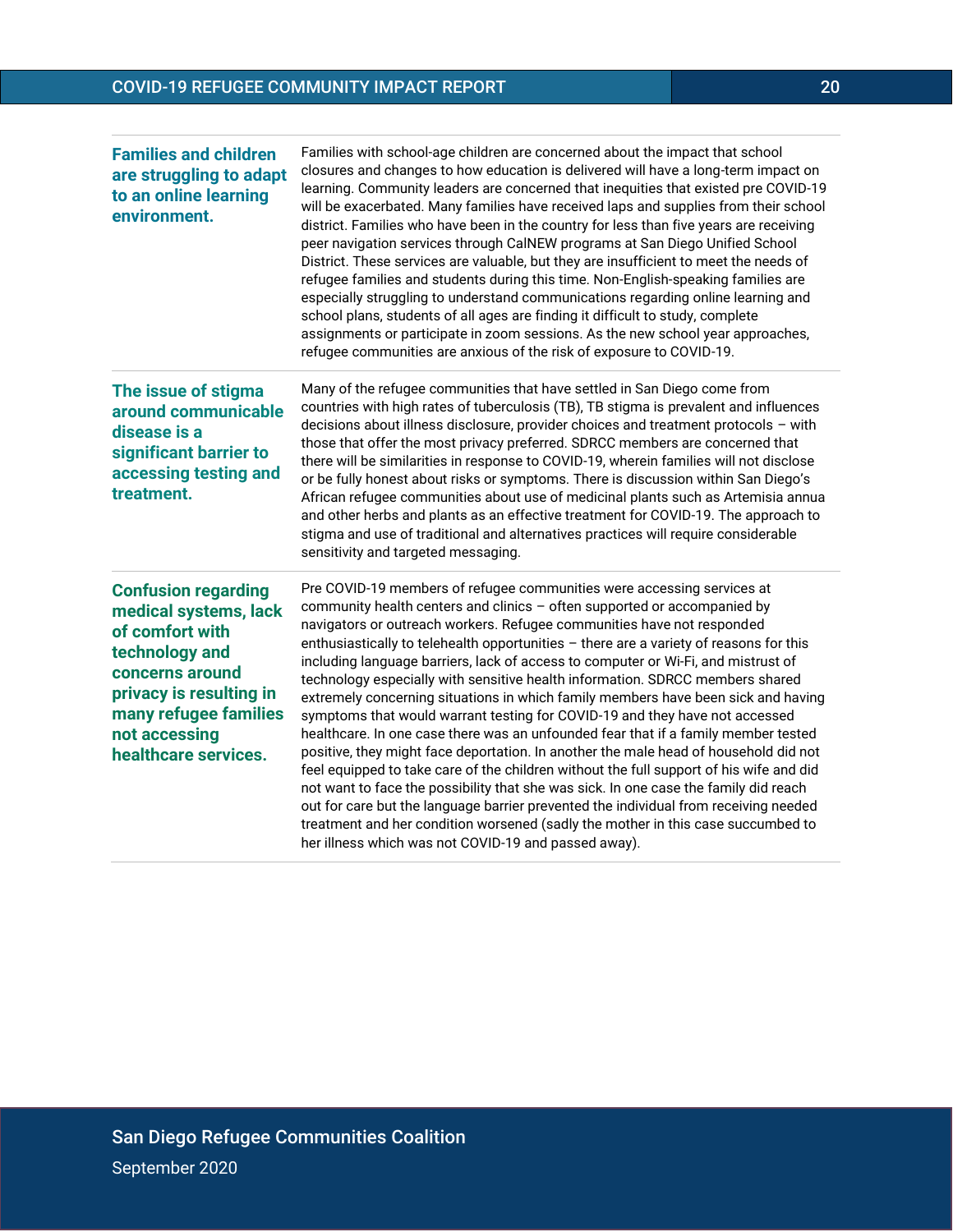## Call for Action and Allyship

Current or Pending Efforts and Activities That Can Be **Leveraged** 

Immediate Needs and Requests

Long Term Investments That Support System Change

### **Health Access and Physical and Emotional Wellbeing**

County of San Diego HHSA has contracted with SDRCC (UWEAST as lead) to provide Community Health Outreach and Education services. ECBOs have hired 16 parttime bilingual Community Health Workers (CHW).

Additional funding for behavioral health supports are anticipated to be released soon.

Community clinics and health networks are building capacity for telehealth and improved access for marginalized and underserved populations through various approaches.

Expand and sustain the role of CHWs as cultural brokers and navigators, and to ensure equitable access to healthcare education and resources that include COVID-19 vaccinations.

Initiate an outreach and education campaign to address barriers among refugee communities to utilizing telehealth.

Identify opportunities for partnerships between healthcare providers and systems and ECBOs that leverage existing resources

Provide support to University of California San Diego, Center for Community Health, Refugee Health Unit to sustain their role as backbone to SDRCC and to meet capacity building needs of ECBO members.

Support further health needs assessments and invest in culturally responsive, trauma informed services and treatment.

Develop comprehensive and targeted approaches that meet the unique needs of refugee communities with respect to healthcare access.

### **Employment, Income, and Basic Needs**

San Diego County Refugee Families COVID-19 Emergency Fund is established and has distributed more than \$247,000 as emergency grants to 540 families. *United Way of San Diego County San Diego Worker Assistance Initiative and San Diego COVID-19 Community Response Fund administered by The San Diego Foundation both contributed to this fund.*

Individual ECBOs as well as faith based and other community partners have emergency needs distribution programs (food, diapers, supplies).

Financial resources for businesses include the Federal Payroll Protection Program, business relief loans or grants and San Diego

Donate to San Diego County Refugee Families COVID-19 Emergency Fund. <https://www.panasd.org/covidfund>

Donate funds or resources to a local ECBO to support programming that assists families with basic needs and addresses gaps in food security services based on geography, country of origin and length on time in the USA.

Assist ECBOs in ensuring that refugees who are financially impacted have access to available resources through support of bilingual case workers or benefits navigators.

Ensure that voices of refugee communities are represented during regional economic development and planning activities.

Initiate cross-sector collaboration between ECBOs and the workforce development sector to establish greater access to training that puts refugees on path to family sustaining-jobs as opposed to immediate placement in low wage jobs.

Support post-secondary education initiatives and scholarship opportunities aimed at refugee communities.

September 2020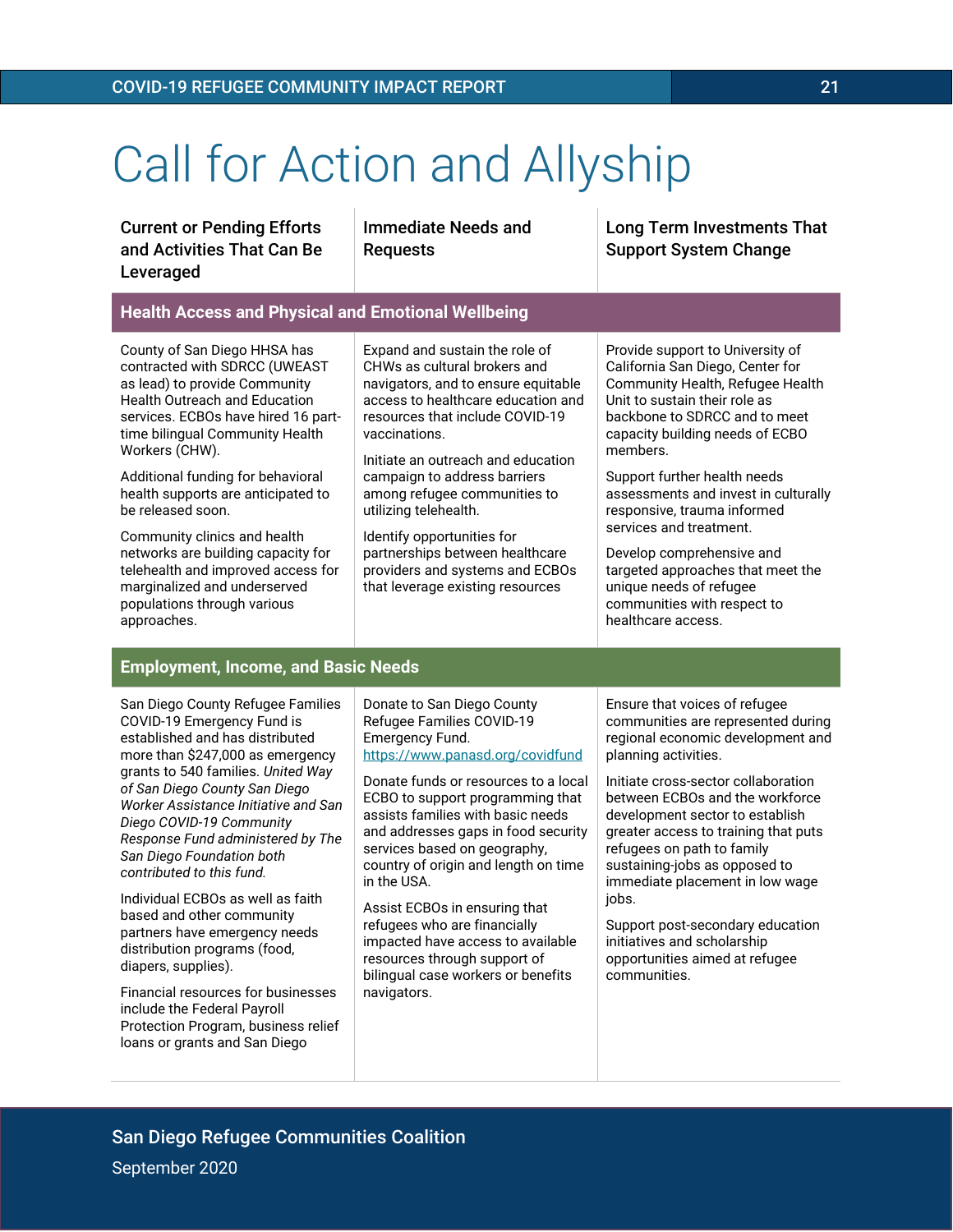| <b>Current or Pending Efforts</b><br>and Activities That Can Be<br>Leveraged                                                                                                                                                                                                                                                                                                                                                                                                                                                                                                                                                                                                               | <b>Immediate Needs and</b><br><b>Requests</b>                                                                                                                                                                                                                                                                                                                                                                                                                                                      | <b>Long Term Investments That</b><br><b>Support System Change</b>                                                                                                                                                                                                                                                                                                                                                                                                                                                                                                                                |
|--------------------------------------------------------------------------------------------------------------------------------------------------------------------------------------------------------------------------------------------------------------------------------------------------------------------------------------------------------------------------------------------------------------------------------------------------------------------------------------------------------------------------------------------------------------------------------------------------------------------------------------------------------------------------------------------|----------------------------------------------------------------------------------------------------------------------------------------------------------------------------------------------------------------------------------------------------------------------------------------------------------------------------------------------------------------------------------------------------------------------------------------------------------------------------------------------------|--------------------------------------------------------------------------------------------------------------------------------------------------------------------------------------------------------------------------------------------------------------------------------------------------------------------------------------------------------------------------------------------------------------------------------------------------------------------------------------------------------------------------------------------------------------------------------------------------|
| County COVID-19 Small Business<br>and Nonprofit Loan Program.<br>Resources for individuals and<br>families include Pandemic EBT,<br>Unemployment Insurance,<br><b>Pandemic Emergency</b><br>Unemployment Compensation and<br>Lost Wages Assistance Program.                                                                                                                                                                                                                                                                                                                                                                                                                                | Support targeted outreach and<br>navigation services to help refugees<br>who have lost their job or had to<br>close their business access training,<br>income support and other<br>opportunities.                                                                                                                                                                                                                                                                                                  | Advocate for continuation of the<br>Pandemic EBT program and other<br>similar efforts.                                                                                                                                                                                                                                                                                                                                                                                                                                                                                                           |
| <b>Housing Stability</b>                                                                                                                                                                                                                                                                                                                                                                                                                                                                                                                                                                                                                                                                   |                                                                                                                                                                                                                                                                                                                                                                                                                                                                                                    |                                                                                                                                                                                                                                                                                                                                                                                                                                                                                                                                                                                                  |
| County of San Diego Emergency<br>Rental Assistance Program<br>provides one-time grants of up to<br>\$3,000 to cover a maximum of two<br>months' rent for eligible households<br>financially impacted by the COVID-<br>19 pandemic. Applications<br>accepted through October 8th.<br>The State's temporary eviction ban<br>prohibits evictions of most rental<br>housing tenants until February 1,<br>2021, if a tenant experiences<br>financial distress due to COVID-19.<br>The Housing is Key campaign run<br>by the Business, Consumer Services<br>and Housing Agency aims to help<br>Californians stay in their homes and<br>understand housing options during<br>COVID-19 and beyond. | Sustain rental relief programs<br>beyond October 2020.<br>Engage with ECBOs to help families<br>navigate rental relief and other<br>housing resources, and to assist<br>them in completing application<br>forms which are often not<br>translated into primary languages of<br>refugee communities.<br>Fund legal advice and support for<br>refugee families to prevent illegal<br>evictions and to protect against<br>predatory practices and tenant<br>rights violations.                        | Create a San Diego Tenant<br>Protections Board to support<br>implementation of AB 1482, Tenant<br>Protection Act of 2019.<br>Create a Citywide rental registry that<br>will track rental vacancies and<br>provide a uniform application<br>process.<br>Create a simplified process for<br>applications for affordable housing<br>opportunities.<br>Ensure that unique needs of refugee<br>communities are considered when<br>planning to prevent homelessness<br>and meet needs for affordable<br>housing $-$ i.e. to meet the need to<br>accommodate large and multi-<br>generational families. |
| <b>Education and Youth Development</b>                                                                                                                                                                                                                                                                                                                                                                                                                                                                                                                                                                                                                                                     |                                                                                                                                                                                                                                                                                                                                                                                                                                                                                                    |                                                                                                                                                                                                                                                                                                                                                                                                                                                                                                                                                                                                  |
| State funded CalNEW and Refugee<br>School Impact Grant programs offer<br>services for students and families<br>who have been in the US less than 5<br>years.<br>Area school districts are all<br>implementing distance learning<br>programs that are providing devices<br>and assisting with access to Wi-Fi.<br>The Equitable Distance Learning<br>Taskforce, initiated and led by<br>the Classroom of the Future<br><b>Foundation and San Diego for Every</b><br>Ohild in conjunction with the Con                                                                                                                                                                                       | Conduct follow-up with students<br>who do not have a chrome book or<br>other learning device, or whose<br>families have internet connectivity<br>challenges, to provide in-home<br>internet service from broadband or<br>satellite providers and connectivity<br>vouchers.<br>Support access to bilingual parent<br>navigation, digital literacy training<br>and tech support services for<br>families from refugee communities<br>whose children are struggling to<br>adapt to distance learning. | Expand partnerships between<br>school districts and ECBOs and<br>extend services (family support,<br>navigation, tutoring etc.) to students<br>who have been in the US for longer<br>than 5 years.<br>Implement best practice strategies<br>in supporting refugee student<br>success as determined by San<br>Diego Unified School District 2019<br>Refugee Student Research Report:<br>Create welcoming learning<br>$\circ$<br>environments.                                                                                                                                                     |

San Diego Refugee Communities Coalition

September 2020

[Child,](http://www.sandiegoforeverychild.org/) in conjunction with the San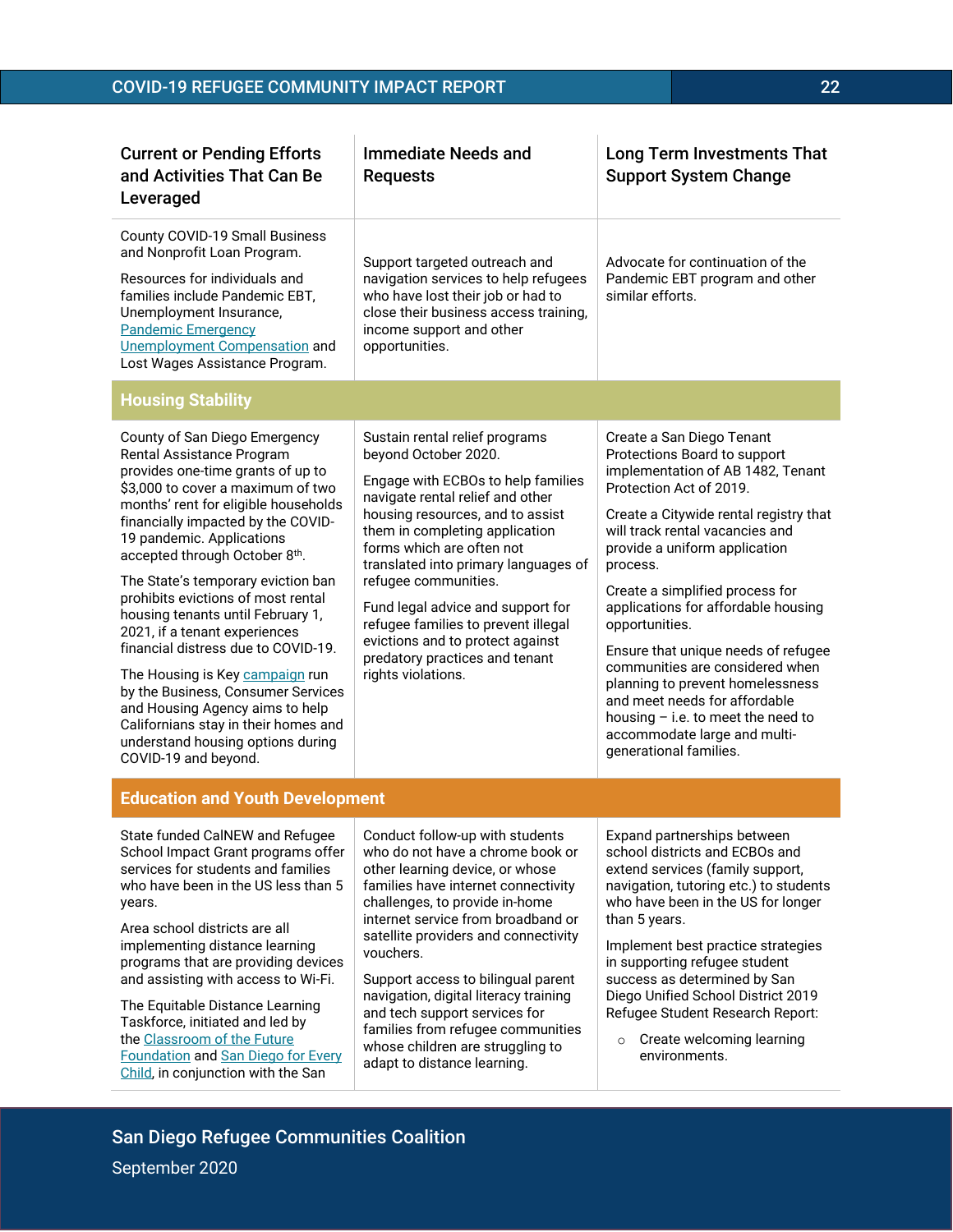| <b>Current or Pending Efforts</b><br>and Activities That Can Be<br>Leveraged                                                                                                                                                                                                                                                                                                                                                                                                                                 | Immediate Needs and<br><b>Requests</b>                                                                                                                                                                                                        | Long Term Investments That<br><b>Support System Change</b>                                                                                                                                                                                                                                                                                                                                                                                                                                        |
|--------------------------------------------------------------------------------------------------------------------------------------------------------------------------------------------------------------------------------------------------------------------------------------------------------------------------------------------------------------------------------------------------------------------------------------------------------------------------------------------------------------|-----------------------------------------------------------------------------------------------------------------------------------------------------------------------------------------------------------------------------------------------|---------------------------------------------------------------------------------------------------------------------------------------------------------------------------------------------------------------------------------------------------------------------------------------------------------------------------------------------------------------------------------------------------------------------------------------------------------------------------------------------------|
| Diego County Office of Education, is<br>working to regionally prioritize both<br>technological and non-technological<br>needs of school-age students and<br>their families across our<br>community $14$ .<br>Schools and teachers are providing<br>online learning resources,<br>supportive services and meals that<br>can be picked up from<br>neighborhood schools.<br>Workforce Investment Opportunity<br>Act funded youth employment<br>programs.<br>Individual ECBOs have youth<br>focused programming. | Initiate cross-sector collaboration<br>between San Diego Workforce<br>Partnership, the San Diego Regional<br>Economic Development Center and<br>SDRCC to develop work-readiness<br>and career development<br>opportunities for refugee youth. | Support development of<br>$\circ$<br>English proficiency.<br>Provide trauma-informed care<br>$\Omega$<br>and address social-emotional<br>well-being. Engage and<br>support refugee parents and<br>families.<br>Provide opportunities for<br>$\circ$<br>positive youth development,<br>leadership, and civic<br>engagement.<br>Initiate gender specific<br>$\circ$<br>services to meet unique needs<br>of refugee girls.<br>Provide training and support to<br>$\circ$<br>educators and providers. |

| <b>Social Connections, Faith, and Resiliency</b> |
|--------------------------------------------------|
|--------------------------------------------------|

| ECBOs are reaching out to mosques  |
|------------------------------------|
| and other faith-based entities and |
| ethnic social groups for emergency |
| and urgent public health           |
| communication as part of the       |
| current County of San Diego HHSA   |
| funded COVID-19 Community          |
| Outreach and Education Program.    |

ECBO's have programming focused upon child, family, and community resiliency, and providing opportunities for social connections.

Organizations such as Bridging Refugee Youth and Children's Service[s https://brycs.org/,](https://brycs.org/) and [https://switchboardta.org](https://switchboardta.org/) offer a wealth of resources including webinars and community outreach materials on a variety of topics relating to the unique risks and resiliencies of refugee communities. Work with SDRCC to conduct further Community Based Action Research on intersections between factors such as social connections, experiences of compassion, importance of faith in building resiliency and reducing disparities in access to services and supports.

Support programming focused on building and maintaining social connections for children, youth, and families from refugee communities.

Sponsor events and activities that support and deepen intergenerational connections.

Provide opportunities for leadership development and resident engagement in civil society and community service.

Address barriers to belonging and connectedness, and experiences of discrimination or judgement within social institutions and community spaces, through prejudice reduction interventions such as crosscultural/inter-group contact, diversity training, and peer learning.

Provide opportunities for fact-based public discourse to address negative perceptions and misunderstandings relating to refugees.

Support the development of multipurpose cultural centers and economic-social hubs in City Heights and El Cajon, as places that refugees and immigrants from various countries and communities can come together for informal gatherings, recreational activities, workshops and cultural celebrations with music, art and food.

<sup>14</sup> <https://www.sandiegoforeverychild.org/beyond-the-hotspot/>